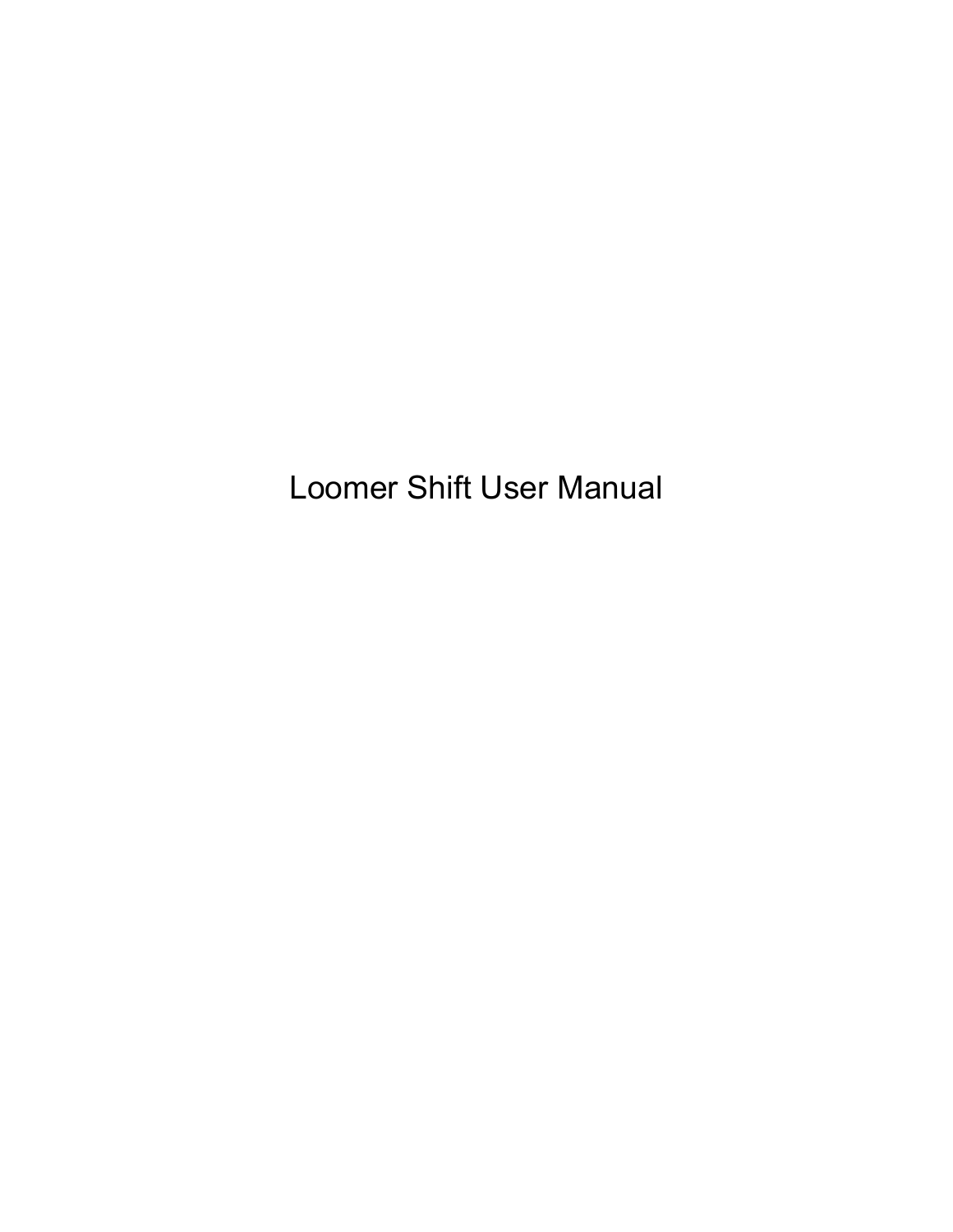## **Contents**

| <b>Licences</b>                                                                                                                                                                                                                                         | 1                                |
|---------------------------------------------------------------------------------------------------------------------------------------------------------------------------------------------------------------------------------------------------------|----------------------------------|
|                                                                                                                                                                                                                                                         | $\mathbf{1}$                     |
|                                                                                                                                                                                                                                                         | $\overline{2}$                   |
| <b>Requirements</b>                                                                                                                                                                                                                                     | 5                                |
|                                                                                                                                                                                                                                                         | 5                                |
|                                                                                                                                                                                                                                                         | 5                                |
|                                                                                                                                                                                                                                                         | 5                                |
| <b>Shift2 Overview</b>                                                                                                                                                                                                                                  | $6\phantom{1}6$                  |
|                                                                                                                                                                                                                                                         | $6\phantom{1}$                   |
| <b>Shift2 Formats</b><br>and the contract of the contract of the contract of the contract of the contract of the contract of the contract of the contract of the contract of the contract of the contract of the contract of the contract of the contra | $\overline{7}$<br>$\overline{7}$ |
|                                                                                                                                                                                                                                                         | $\overline{7}$                   |
| <b>Installation and Registration</b>                                                                                                                                                                                                                    | 8                                |
|                                                                                                                                                                                                                                                         | 8                                |
| macOS Installation                                                                                                                                                                                                                                      | 8                                |
| Linux Installation                                                                                                                                                                                                                                      | 9<br>9                           |
| Product Registration research and research and research and research and research and research and research and                                                                                                                                         | 10                               |
| <b>Using Shift</b>                                                                                                                                                                                                                                      | 12                               |
| Input and Output Indian Process and Process and Process and Process and Process and Process and Process and Pr                                                                                                                                          | 14                               |
|                                                                                                                                                                                                                                                         | 14                               |
|                                                                                                                                                                                                                                                         | 14                               |
|                                                                                                                                                                                                                                                         | 16                               |
|                                                                                                                                                                                                                                                         | 16                               |
| Tracking<br>Time                                                                                                                                                                                                                                        | 17<br>19                         |
| Grains and a contract of the contract of the contract of the contract of the contract of the contract of the contract of the contract of the contract of the contract of the contract of the contract of the contract of the c                          | 19                               |
| <b>LFO</b>                                                                                                                                                                                                                                              | 20                               |
|                                                                                                                                                                                                                                                         | 20                               |
| Rotary Controls research and the contract of the contract of the control of the contract of the control of the control of the control of the control of the control of the control of the control of the control of the contro                          | 20                               |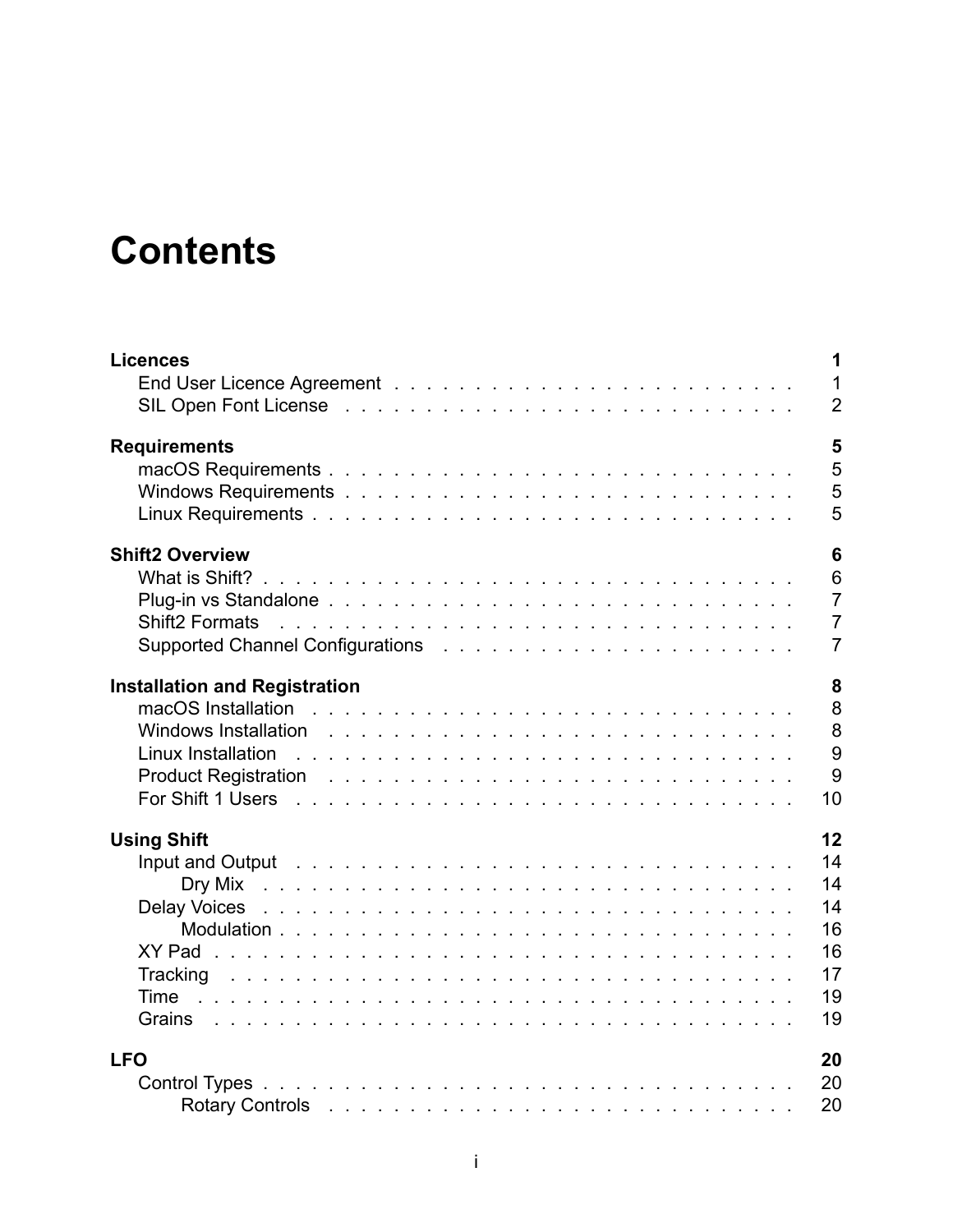| Button Controls (edge) and the control of the control of the control of the control of the control of the control of the control of the control of the control of the control of the control of the control of the control of  | 20<br>21 |
|--------------------------------------------------------------------------------------------------------------------------------------------------------------------------------------------------------------------------------|----------|
| <b>Preferences</b>                                                                                                                                                                                                             | 22       |
|                                                                                                                                                                                                                                | 22       |
| Configure Appearance research with the contract of the Configure Appearance research with the contract of the C                                                                                                                | 23       |
|                                                                                                                                                                                                                                | 24       |
|                                                                                                                                                                                                                                | 24       |
|                                                                                                                                                                                                                                | 24       |
|                                                                                                                                                                                                                                |          |
| <b>MIDI Control</b>                                                                                                                                                                                                            | 25       |
|                                                                                                                                                                                                                                | 25       |
|                                                                                                                                                                                                                                | 25       |
|                                                                                                                                                                                                                                | 27       |
| Remove MIDI Controller Mappings From Controls                                                                                                                                                                                  | 27       |
|                                                                                                                                                                                                                                | 27       |
| <b>Preset Management</b>                                                                                                                                                                                                       | 29       |
|                                                                                                                                                                                                                                | 29       |
|                                                                                                                                                                                                                                | 29       |
| Creating a New Preset results and contact the contact of the contact of the contact of the contact of the contact of the contact of the contact of the contact of the contact of the contact of the contact of the contact of  | 30       |
| Comparing a Changed Preset to the Original Preset                                                                                                                                                                              | 30       |
|                                                                                                                                                                                                                                | 30       |
|                                                                                                                                                                                                                                | 30       |
| Saving Presets research and the service of the service of the service of the service of the Saving Present and                                                                                                                 |          |
|                                                                                                                                                                                                                                | 31       |
|                                                                                                                                                                                                                                | 32       |
| Preset Meta Data research research and contact the contact of the Present and Contact the Contact of the Present                                                                                                               | 32       |
|                                                                                                                                                                                                                                | 32       |
|                                                                                                                                                                                                                                | 32       |
| Preset Formats Albert Albert Albert Albert Albert Albert Albert Albert Albert Albert Albert Albert Albert Albert                                                                                                               | 32       |
|                                                                                                                                                                                                                                | 33       |
|                                                                                                                                                                                                                                | 33       |
|                                                                                                                                                                                                                                | 33       |
|                                                                                                                                                                                                                                | 33       |
|                                                                                                                                                                                                                                | 33       |
| Partial Presets research and contact the contact of the contact of the contact of the contact of the contact of the contact of the contact of the contact of the contact of the contact of the contact of the contact of the c | 33       |
|                                                                                                                                                                                                                                | 35       |
| <b>Status display</b>                                                                                                                                                                                                          |          |
| Tempo                                                                                                                                                                                                                          | 35       |
|                                                                                                                                                                                                                                | 35       |
| <b>Contact Details</b>                                                                                                                                                                                                         | 36       |
|                                                                                                                                                                                                                                | 36       |
|                                                                                                                                                                                                                                | 36       |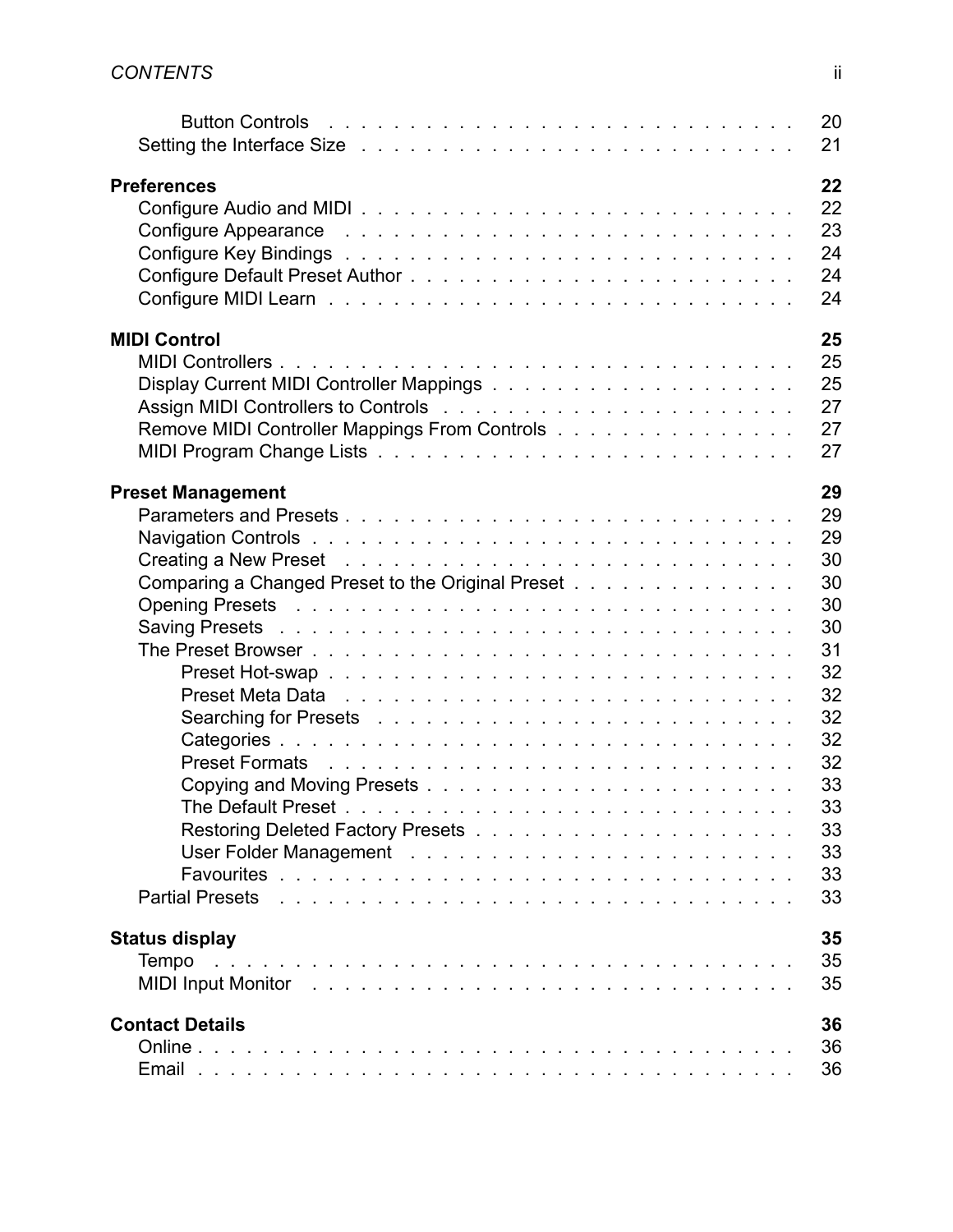## <span id="page-3-0"></span>**Licences**

#### <span id="page-3-1"></span>**End User Licence Agreement**

Software Licence Agreement for Shift2

- 1. GRANT OF LICENCE: Subject to the terms below, Loomer hereby grants you a nonexclusive, non-transferable licence to install and to use Shift2 ('Software'). Under this licence, you may: (i) install and use the Software for your personal, internal use (ii) copy the Software for back-up or archival purposes; (iii) use an unregistered or evaluation version of the Software for evaluation purposes only. (iv) You may not distribute the software to others without first obtaining the required licences, where applicable. Whether you are licensing the Software as an individual or on behalf of an entity, you may not: (i) reverse engineer, decompile, or disassemble the Software or attempt to discover the source code; (ii) modify, or create derivative works based upon, the Software in whole or in part without the express written consent of Loomer; (iii) distribute copies of the Software; (iv) remove any proprietary notices or labels on the Software; (v) resell, lease, rent, transfer, sublicense, or otherwise transfer rights to the Software; By installing, copying, or using the Software, you (either on behalf of yourself as an individual or on behalf of an entity as its authorized representative) agree to all the terms of this End User Licence Agreement ('Agreement') regarding your use of the software. If you do not agree with all the terms of this Agreement, you may not use the Software.
- 2. SHIFT2: You acknowledge that no title to the intellectual property in the Software is transferred to you. Title, ownership, rights, and intellectual property rights in and to the Software shall remain that of Loomer . The Software is protected by copyright laws and international treaty provisions.
- 3. DISCLAIMER OF WARRANTY: You agree that Loomer has made no express warranties, oral or written, to you regarding the product and that the products are being provided to you 'as is' without warranty of any kind. Loomer disclaims any and all other warranties, whether expressed, implied, or statutory. Loomer shall not be liable for indirect, incident, special, cover, reliance, or consequential damages resulting from the user of this product.
- 4. LIMITATION OF LIABILITY: You use this program solely at your own risk. In no event shall Loomer be liable to you for any damage, including but not limited to any loss, or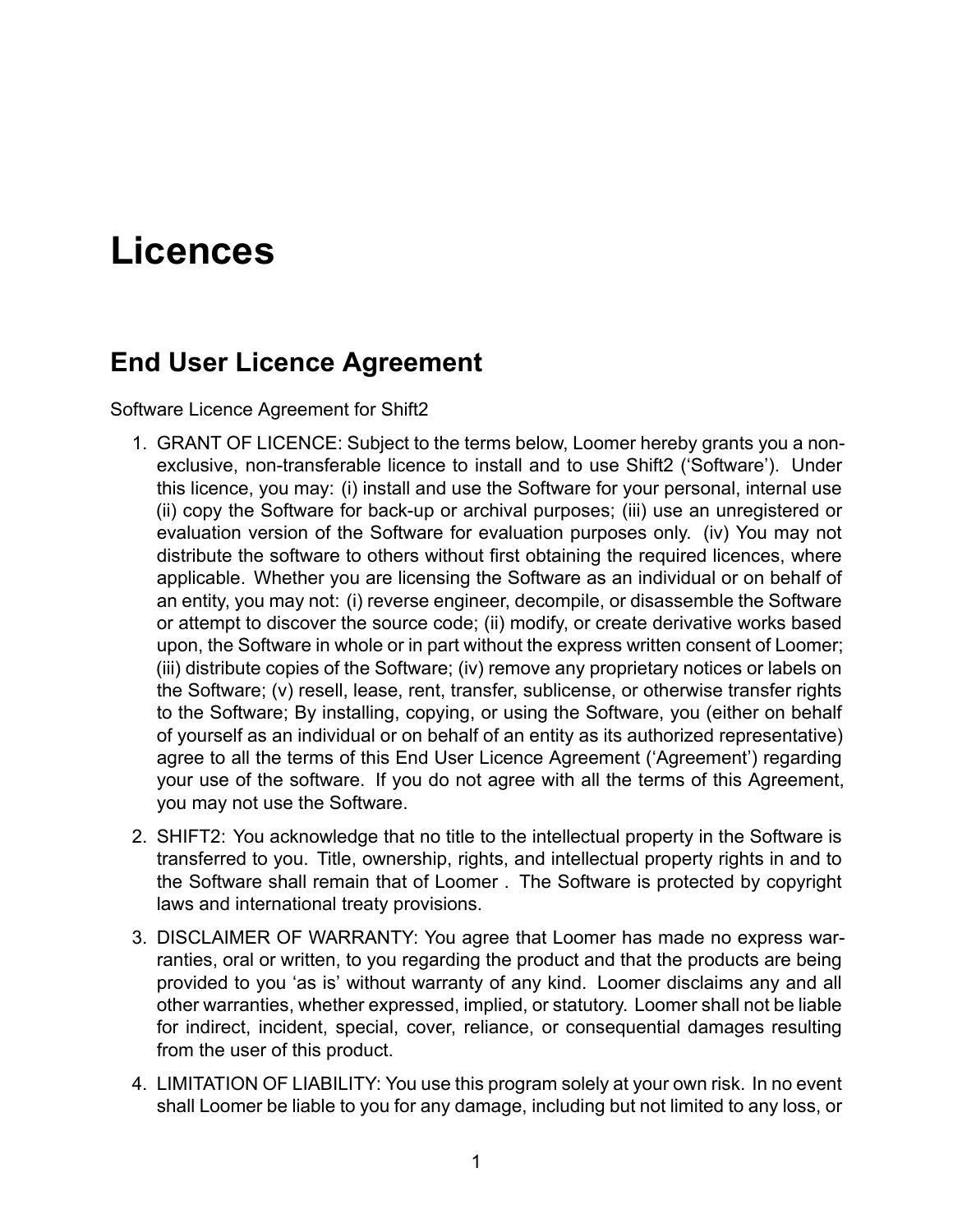other incidental, indirect or consequential damages of any kind arising out of the use of the software, even if Loomer has been advised of the possibility of such damages. In no event will Loomer be liable for any claim, whether in contract, tort, or any other theory of liability, exceed the cost of the software. This limitation shall apply to claims of personal injury to the extent permitted by law.

- 5. TERMINATION: This Agreement shall terminate automatically if you fail to comply with the limitations described in this Agreement. No notice shall be required to effectuate such termination. Upon termination, you must remove and destroy all copies of the Software.
- 6. MISCELLANEOUS: In the event of invalidity of any provision of this Agreement, the parties agree that such invalidity shall not affect the validity of the remaining portions of this Agreement. You agree that this is the entire agreement between you and Loomer, which supersedes any prior agreement, whether written or oral, and all other communications between Loomer and you relating to the subject matter of this Agreement.

Reservation of rights.

'VST' is a trademark of Steinberg Soft - und Hardware GmbH. All other trademarks are the property of their respective owners. All rights not expressly granted in this Agreement are reserved by Loomer.

#### <span id="page-4-0"></span>**SIL Open Font License**

This Font Software is licensed under the SIL Open Font License, Version 1.1. This license is copied below, and is also available with a FAQ at: http://scripts.sil.org/OFL

Lato.ttf: Copyright (c) 2010-2015, Łukasz Dziedzic (dziedzic@typoland.com), with Reserved Font Name Lato. This Font Software is licensed under the SIL Open Font License, Version 1.1.

Source Sans Pro: Copyright 2010, 2012, Adobe Systems Incorporated (http://www.adobe.com/), with Reserved Font Name 'Source'. This Font Software is licensed under the SIL Open Font License, Version 1.1.

Oswald: Copyright (c) 2012, Vernon Adams (vern@newtypography.co.uk), with Reserved Font Name Oswald. This Font Software is licensed under the SIL Open Font License, Version 1.1.

SIL OPEN FONT LICENSE Version 1.1 - 26 February 2007

PREAMBLE The goals of the Open Font License (OFL) are to stimulate worldwide development of collaborative font projects, to support the font creation efforts of academic and linguistic communities, and to provide a free and open framework in which fonts may be shared and improved in partnership with others.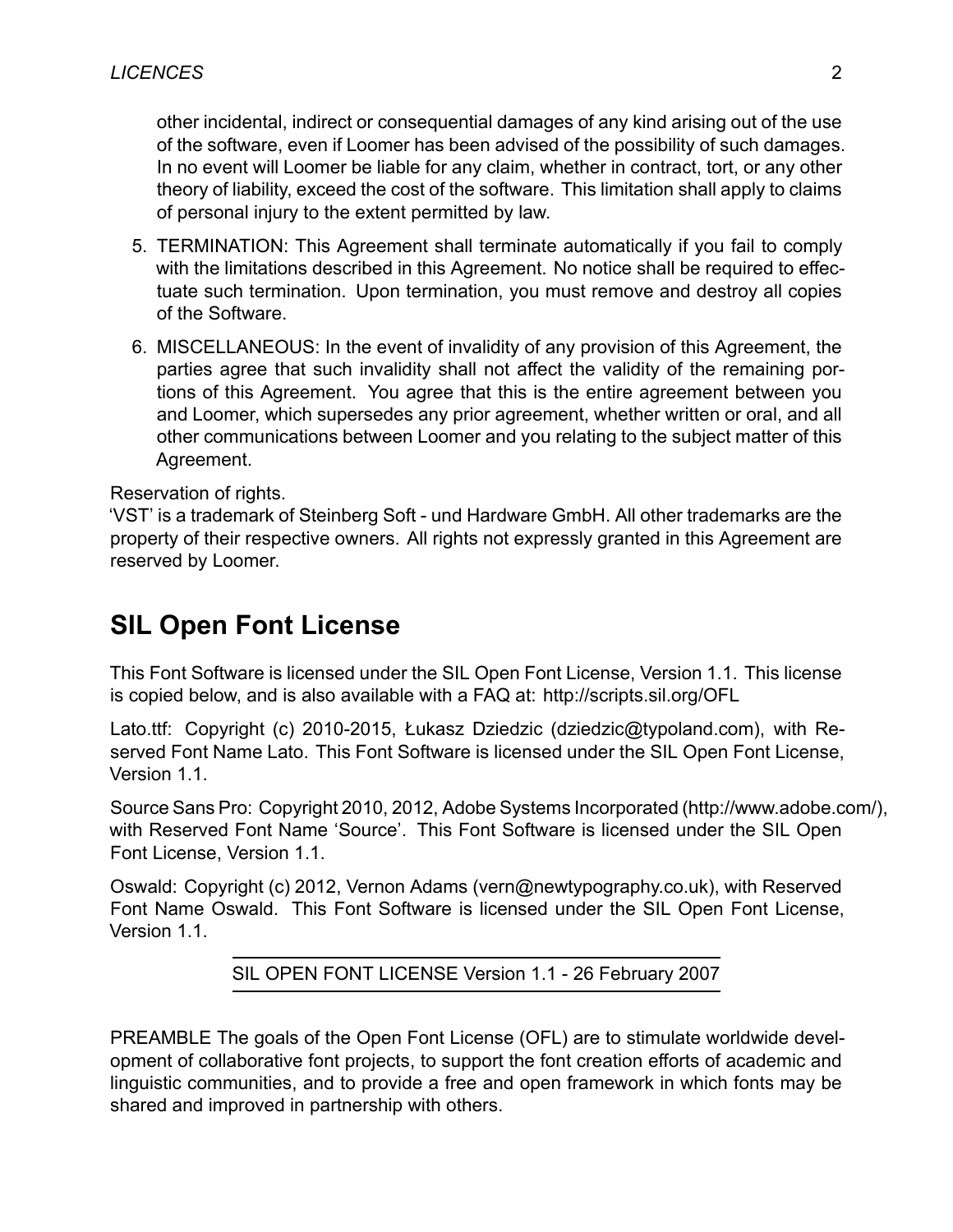The OFL allows the licensed fonts to be used, studied, modified and redistributed freely as long as they are not sold by themselves. The fonts, including any derivative works, can be bundled, embedded, redistributed and/or sold with any software provided that any reserved names are not used by derivative works. The fonts and derivatives, however, cannot be released under any other type of license. The requirement for fonts to remain under this license does not apply to any document created using the fonts or their derivatives.

DEFINITIONS "Font Software" refers to the set of files released by the Copyright Holder(s) under this license and clearly marked as such. This may include source files, build scripts and documentation.

"Reserved Font Name" refers to any names specified as such after the copyright statement(s).

"Original Version" refers to the collection of Font Software components as distributed by the Copyright Holder(s).

"Modified Version" refers to any derivative made by adding to, deleting, or substituting – in part or in whole – any of the components of the Original Version, by changing formats or by porting the Font Software to a new environment.

"Author" refers to any designer, engineer, programmer, technical writer or other person who contributed to the Font Software.

PERMISSION & CONDITIONS Permission is hereby granted, free of charge, to any person obtaining a copy of the Font Software, to use, study, copy, merge, embed, modify, redistribute, and sell modified and unmodified copies of the Font Software, subject to the following conditions:

- 1) Neither the Font Software nor any of its individual components, in Original or Modified Versions, may be sold by itself.
- 2) Original or Modified Versions of the Font Software may be bundled, redistributed and/or sold with any software, provided that each copy contains the above copyright notice and this license. These can be included either as stand-alone text files, humanreadable headers or in the appropriate machine-readable metadata fields within text or binary files as long as those fields can be easily viewed by the user.
- 3) No Modified Version of the Font Software may use the Reserved Font Name(s) unless explicit written permission is granted by the corresponding Copyright Holder. This restriction only applies to the primary font name as presented to the users.
- 4) The name(s) of the Copyright Holder(s) or the Author(s) of the Font Software shall not be used to promote, endorse or advertise any Modified Version, except to acknowledge the contribution(s) of the Copyright Holder(s) and the Author(s) or with their explicit written permission.
- 5) The Font Software, modified or unmodified, in part or in whole, must be distributed entirely under this license, and must not be distributed under any other license. The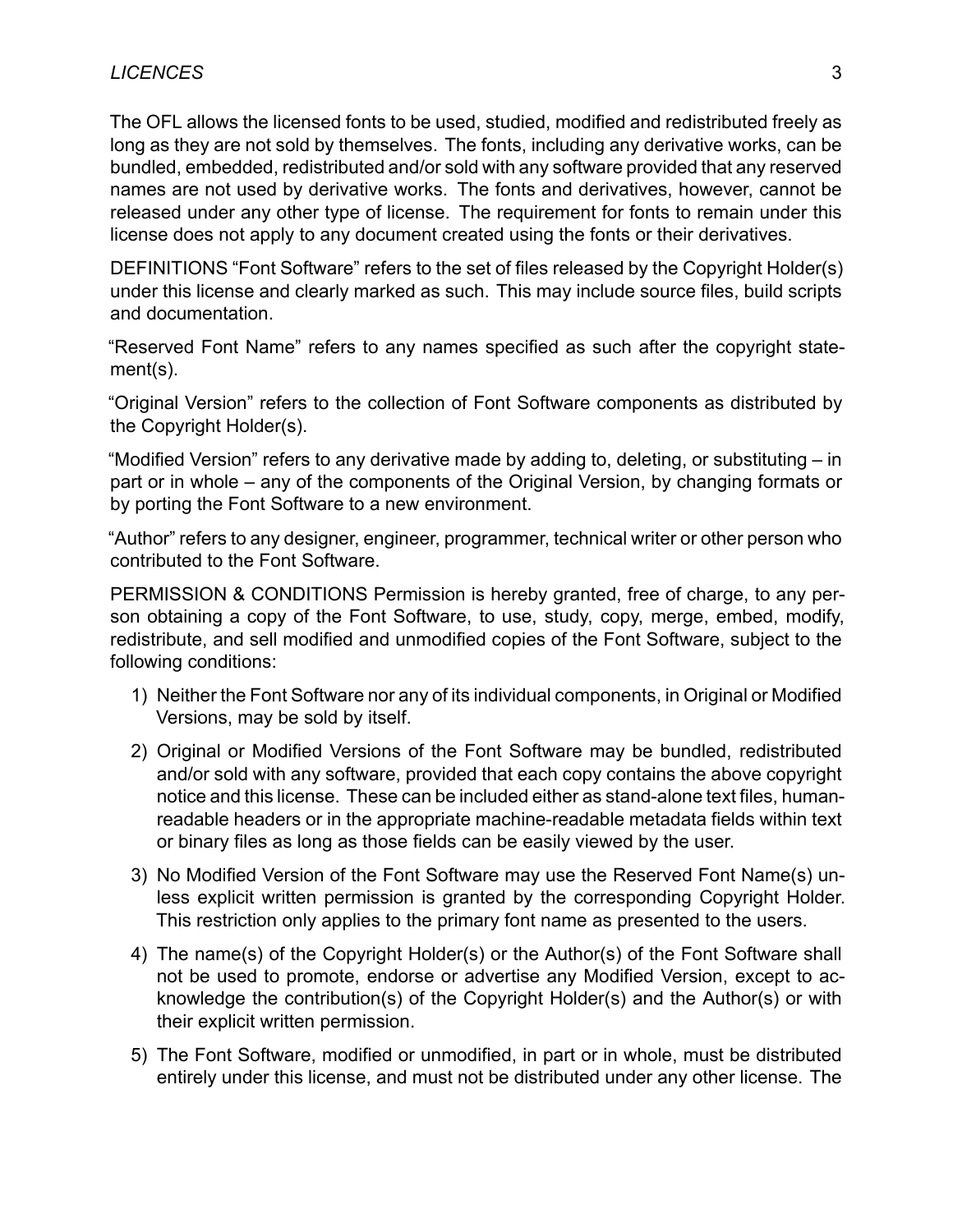requirement for fonts to remain under this license does not apply to any document created using the Font Software.

TERMINATION This license becomes null and void if any of the above conditions are not met.

DISCLAIMER THE FONT SOFTWARE IS PROVIDED "AS IS", WITHOUT WARRANTY OF ANY KIND, EXPRESS OR IMPLIED, INCLUDING BUT NOT LIMITED TO ANY WARRANTIES OF MERCHANTABILITY, FITNESS FOR A PARTICULAR PURPOSE AND NONINFRINGEMENT OF COPYRIGHT, PATENT, TRADEMARK, OR OTHER RIGHT. IN NO EVENT SHALL THE COPYRIGHT HOLDER BE LIABLE FOR ANY CLAIM, DAMAGES OR OTHER LIABILITY, INCLUDING ANY GENERAL, SPECIAL, IN-DIRECT, INCIDENTAL, OR CONSEQUENTIAL DAMAGES, WHETHER IN AN ACTION OF CONTRACT, TORT OR OTHERWISE, ARISING FROM, OUT OF THE USE OR INABILITY TO USE THE FONT SOFTWARE OR FROM OTHER DEALINGS IN THE FONT SOFTWARE.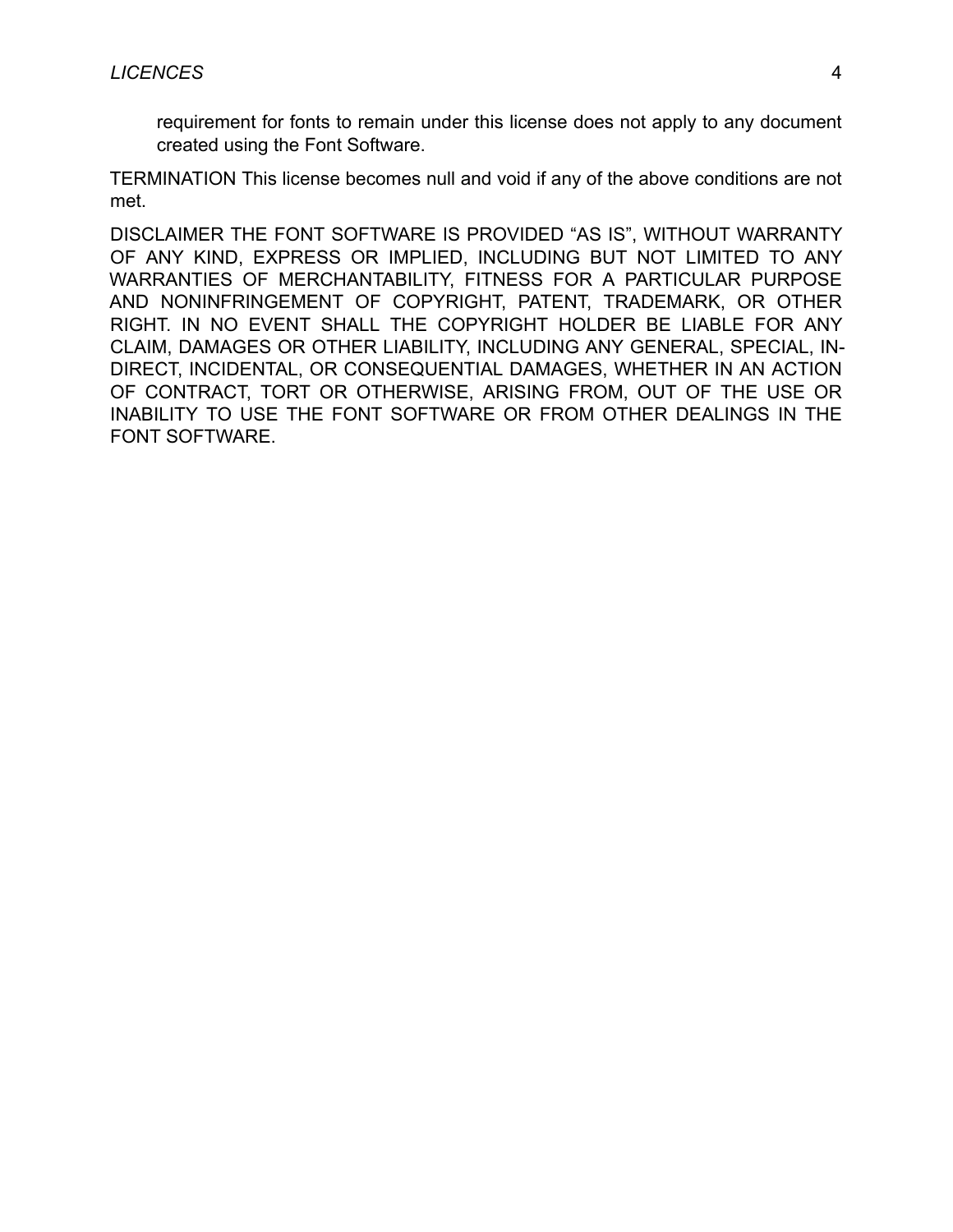## <span id="page-7-0"></span>**Requirements**

#### <span id="page-7-1"></span>**macOS Requirements**

- Requires macOS v. 10.7 or later, or macOS 11
- x86 based processor 1.0Ghz, or above, with SSE, or M1 with Rosetta 2
- 512 MB RAM

#### <span id="page-7-2"></span>**Windows Requirements**

- Windows Vista or above
- x86 based processor 1.0Ghz, or above, with SSE
- 512 MB RAM

#### <span id="page-7-3"></span>**Linux Requirements**

- x86 32-bit or or 64-bit based processor 1.0Ghz, or above, with SSE
- 512 MB RAM

The following shared object libraries are required:

- libfreetype
- libasound
- libXinerama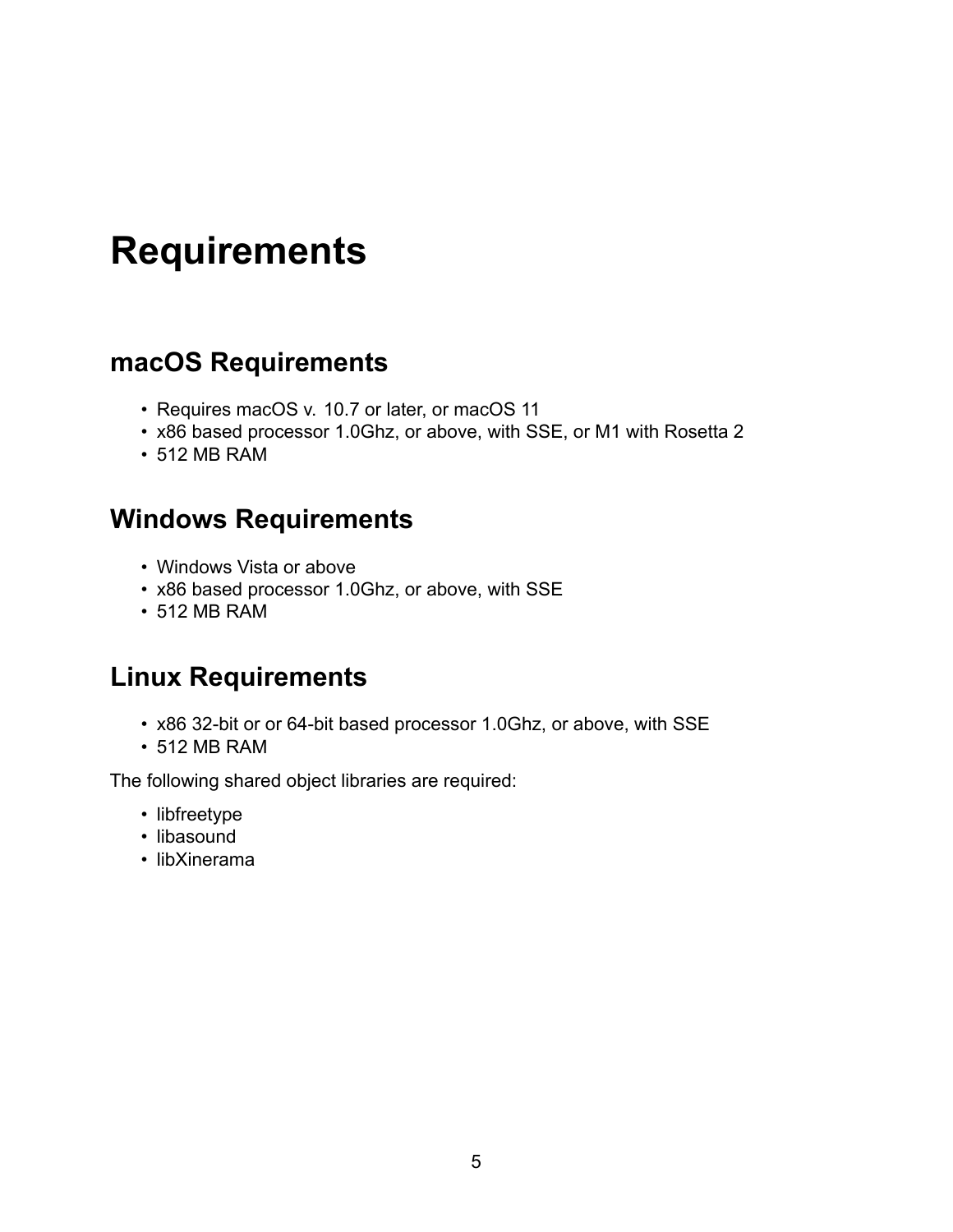## <span id="page-8-0"></span>**Shift2 Overview**

#### <span id="page-8-1"></span>**What is Shift?**

Shift is a real-time diatonic granular pitch shifting and delay effect. Shift has five independent true stereo delay voices with discrete tune, time, feedback, pan, filter, and volume controls. An XY Pad control gives at-a-glance visual feedback as to the state of the delay voices, and allows multiple parameters to be tweaked and played live.

Each voice can be transposed by as much as an octave up or down using both coarse semitone and finely grained cent amounts. In Echo Shift mode, echoes are fed back into the pitch shifter, continually transposing each individual repeat. In Diatonic mode, the accurate and responsive pitch tracker follows any monophonic audio source and tunes the pitch of the delay voice harmonies to remain in key and in scale.

Shift's echoes can either be synced to the host tempo (expressing delay times as musical subdivisions of a beat, with each echo exactly in time with the host) or in free-time mode (allowing fine tuning of the delay times, up to 2 seconds.) With four sync-able low frequency oscillator (LFO) components, each delay voice parameter can be independently modulated, generating a huge range of sounds, from subtle detuning to extreme audio mangling.

True independent stereo processing means that left and right channel separation is preserved. Shift is also capable or running in mono, or even mono to stereo.

Shift comes with over 100 built-in factory presets, each annotated and tagged so you can quickly locate them. Presets can even be 'hot-swap' previewed without losing your current sound. And with Partial Preset support, you can effortlessly share settings for the Delay Voices, Grain engine, and Diatonic Tracker between presets.

With optimised audio algorithms that won't overload your processor, rock-solid stability, and easy integration with any MIDI hardware controller, Shift2 is ideal for live work. With a simple and intuitive interface, flexible bank and program management, and total parameter automation, Shift2 fits right into your studio environment.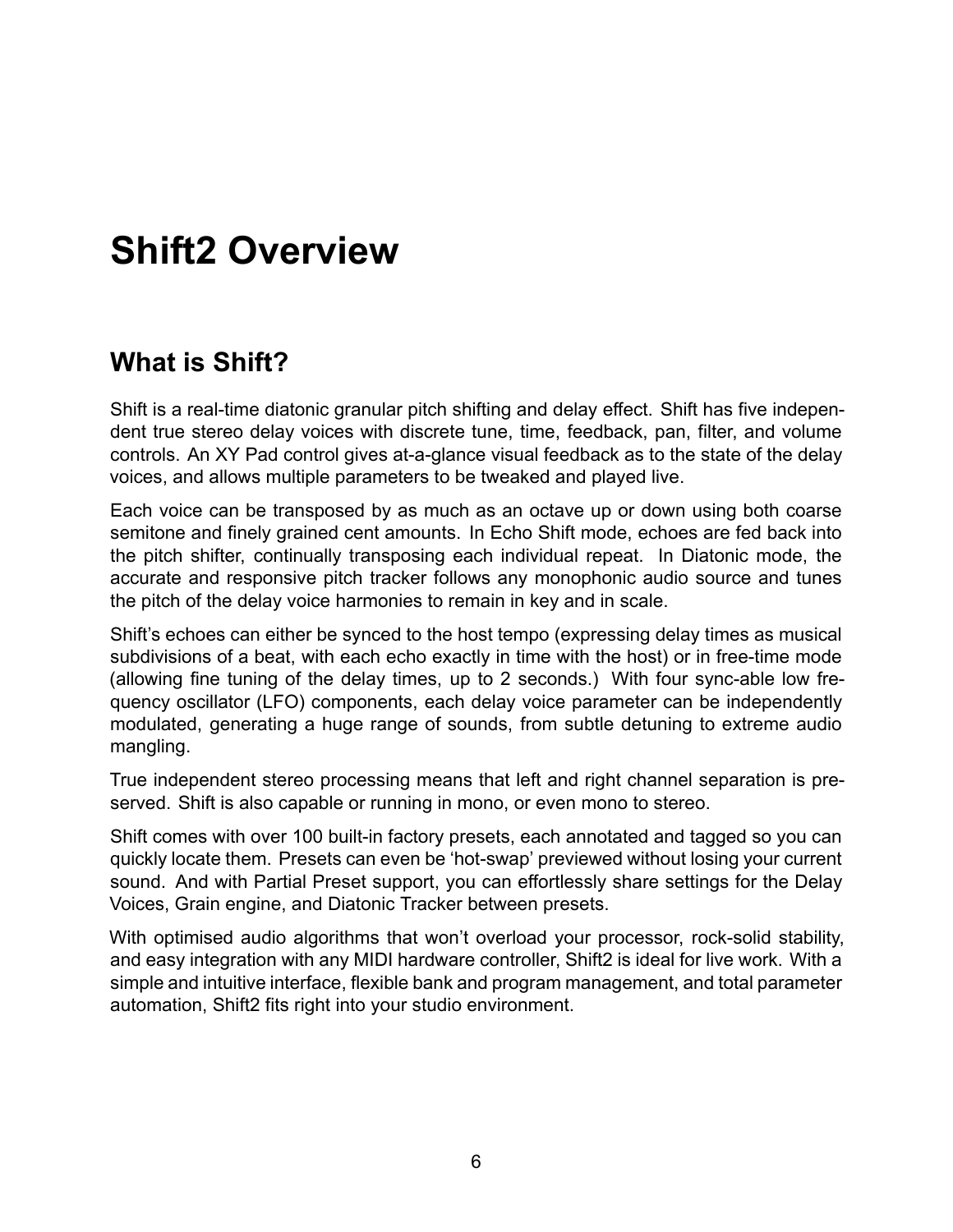#### <span id="page-9-0"></span>**Plug-in vs Standalone**

Depending upon your individual studio setup, Shift2 can either be used as a plug-in component of a compatible host application, or as a standalone application requiring no other dependencies. Generally, by using the host application's routing flexibility, running as a plug-in allows easier integration with existing plug-in effects and instruments. If this integration is not required, the standalone version, without the burden of the host, performs very slightly better.

Presets and MIDI mapping assignments are identical in both standalone and plug-in versions. This means any sounds created in one format can be opened in the other.

#### <span id="page-9-1"></span>**Shift2 Formats**

For macOS, the following formats are provided:

- Standalone application (64-bit)
- Audio Unit (AU) plug-in (32-bit and 64-bit)
- VST2 plug-in (32-bit and 64-bit)
- VST3 plug-in (64-bit)
- AAX plug-in (64-bit)

These formats are available for Windows PC:

- Standalone application (64-bit)
- VST2 plug-in (32-bit and 64-bit)
- VST3 plug-in (64-bit)
- AAX plug-in (64-bit)

These formats are available natively for Linux:

- Standalone application (32-bit and 64-bit)
- VST2 plug-in (32-bit and 64-bit)

#### <span id="page-9-2"></span>**Supported Channel Configurations**

For maximum flexibility, Shift2 can be used in one of several possible input and output channel configurations. Shift2 is a true stereo effect: left and right channel separation is preserved. The following configurations are possible:

- mono to mono (1 input, 1 output)
- mono to stereo (1 input, 2 outputs)
- stereo to stereo (2 inputs, 2 outputs)

Note that some host applications may not support one or more of these configurations; consult your host's documentation for further details.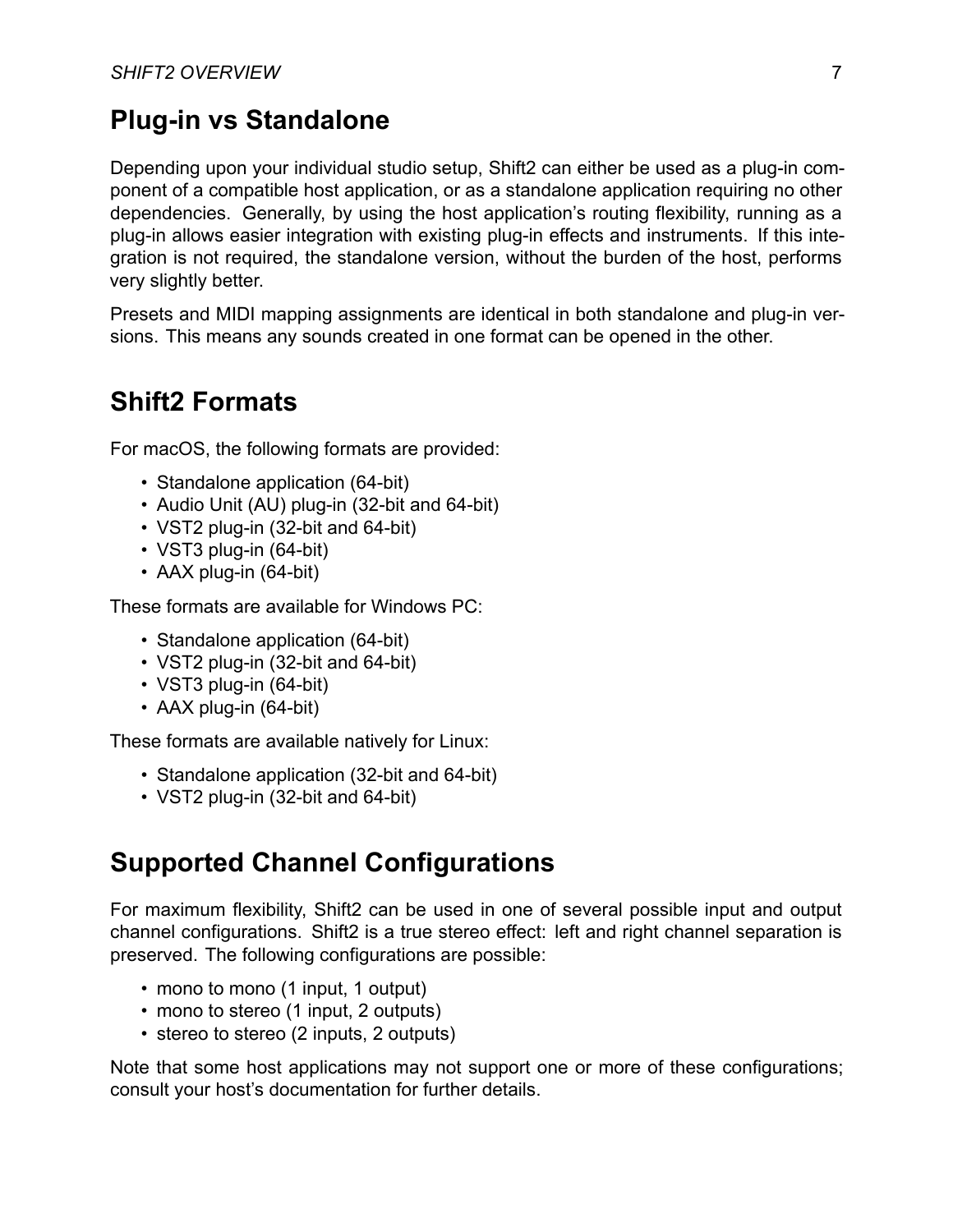## <span id="page-10-0"></span>**Installation and Registration**

#### <span id="page-10-1"></span>**macOS Installation**

- 1. Start the installation process by double-clicking the Shift2 installer application.
- 2. Read the introduction screen dialog text. Press *Continue* when you are ready to proceed.
- 3. Read the licence agreement. Click *Continue*, then *Agree* to confirm you have read and agreed to the licence terms.
- 4. Select a destination volume into which to install Shift2, and then click *Continue*.
- 5. From the list of installable components, uncheck any formats that you do not wish to install. Click *Continue* to proceed.
- 6. To complete the installation, press *Install*.

The components are, by default, installed into the following directories:

- VST2 plug-in into */Library/Audio/Plug-Ins/VST*
- VST3 plug-in into */Library/Audio/Plug-Ins/VST3*
- Audio Unit plug-in into */Library/Audio/Plug-Ins/Components*
- AAX plug-in into */Library/Application Support/Avid/Audio/Plug-Ins*
- Standalone application into */Applications*
- Documentation into */Library/Documentation/Loomer*

#### <span id="page-10-2"></span>**Windows Installation**

- 1. Start the installation process by double-clicking the Shift2 installer application.
- 2. Read the welcome screen dialog text. Press *Next* when you are ready to continue.
- 3. Read the licence agreement. Click *I Agree* to confirm that you have read and agreed to it.
- 4. From the list of installable components, uncheck any formats that you do not wish to install. Click *Next* to continue.
- 5. If you have chosen to include the VST plug-in format, select the directory into which it will install. Click *Next* to continue.
- 6. Select a directory into which the common files will install. The user documentation and the Standalone application (if selected in the the list of components), will be placed in this location. To complete the installation, press *Install*.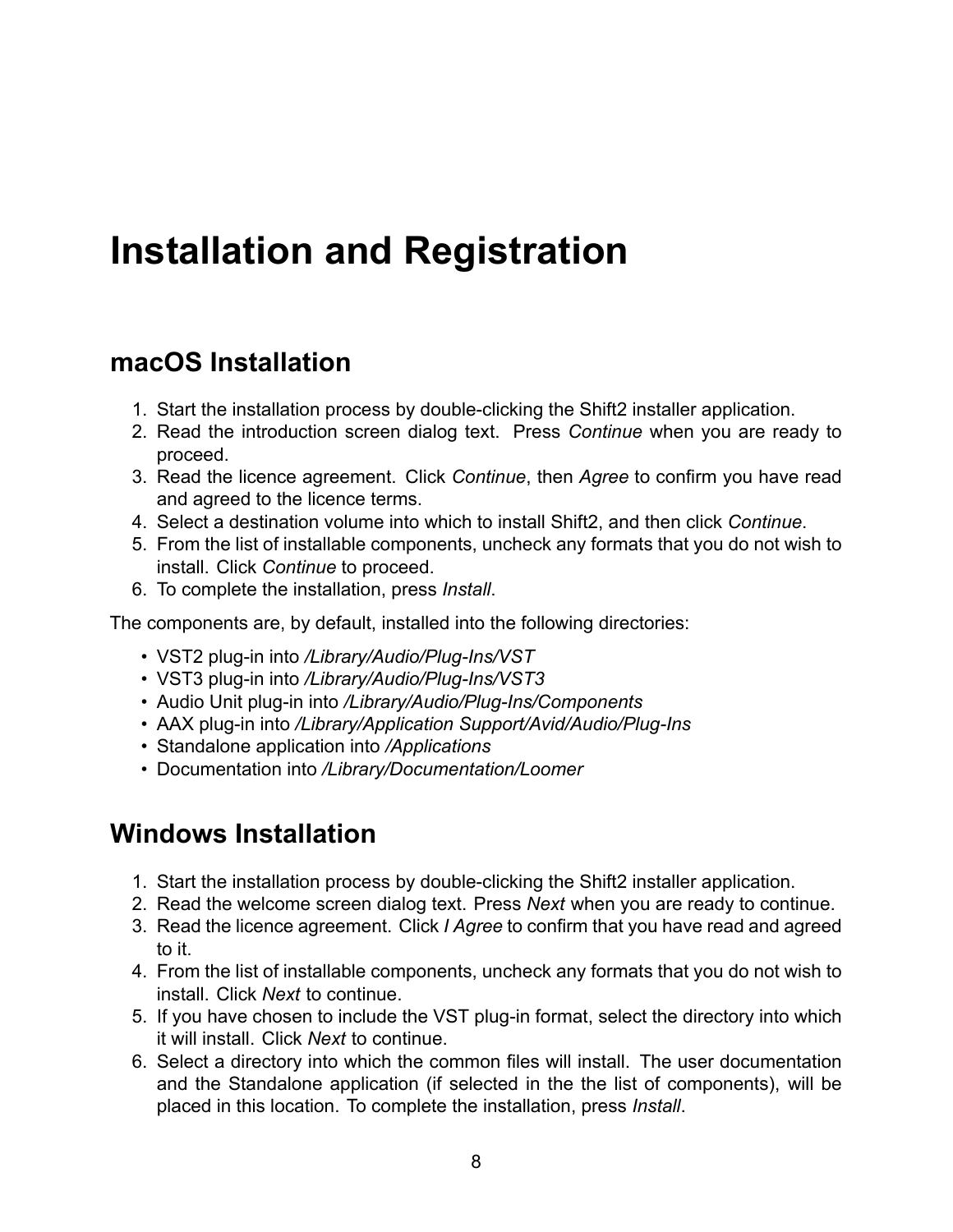Unless any other directories are selected during the installation, the components are installed into the following directories:

- VST2 plug-in into the VST plug-ins folder, which is, unless configured otherwise, *C:\Program Files\Steinberg\VSTPlugins*
- VST3 plug-in into the VST3 plug-ins folder *C:\Program Files\Common\VST3*
- AAX plug-in into *C:\Program Files\Common Files\Avid\Audio\Plug-Ins*
- Standalone application, documentation and default Bank into *C:\Program Files\Loomer\Shift2*.

#### <span id="page-11-0"></span>**Linux Installation**

Shift2 for Linux is distributed as a standard Linux tarball. To install, extract the package using any unarchiving utility; the following command-line invocation will suffice:

tar xzvf Shift2.tar.gz

If you have a Linux VST host and have configured your VST Path, the VST plug-in can be moved into the required directory with the following commands:

```
cd Shift2
mv Shift2VST.so $VST_PATH
```
Without the VST Path configured, you will need to ensure that your host uses the Shift2 directory when searching for VSTs; consult your host's documentation for information on how to do this.

Shift2 requires the following shared object libraries to be installed:

- libfreetype
- libasound
- libXinerama

Without these libraries installed, the application will not launch. Install the libraries using your distribution's particular package management system, such as apt-get; consult your Linux distribution documentation for more information.

#### <span id="page-11-1"></span>**Product Registration**

Having installed Shift2, it will run in evaluation mode with the following limitations:

- User created presets can be saved, but not loaded.
- Output will be periodically interrupted, approximately every minute, by a short moment of silence.
- Audio wil be stopped altogether after approximately 30 minutes of continuous use. At this point, Shift2 must be restarted.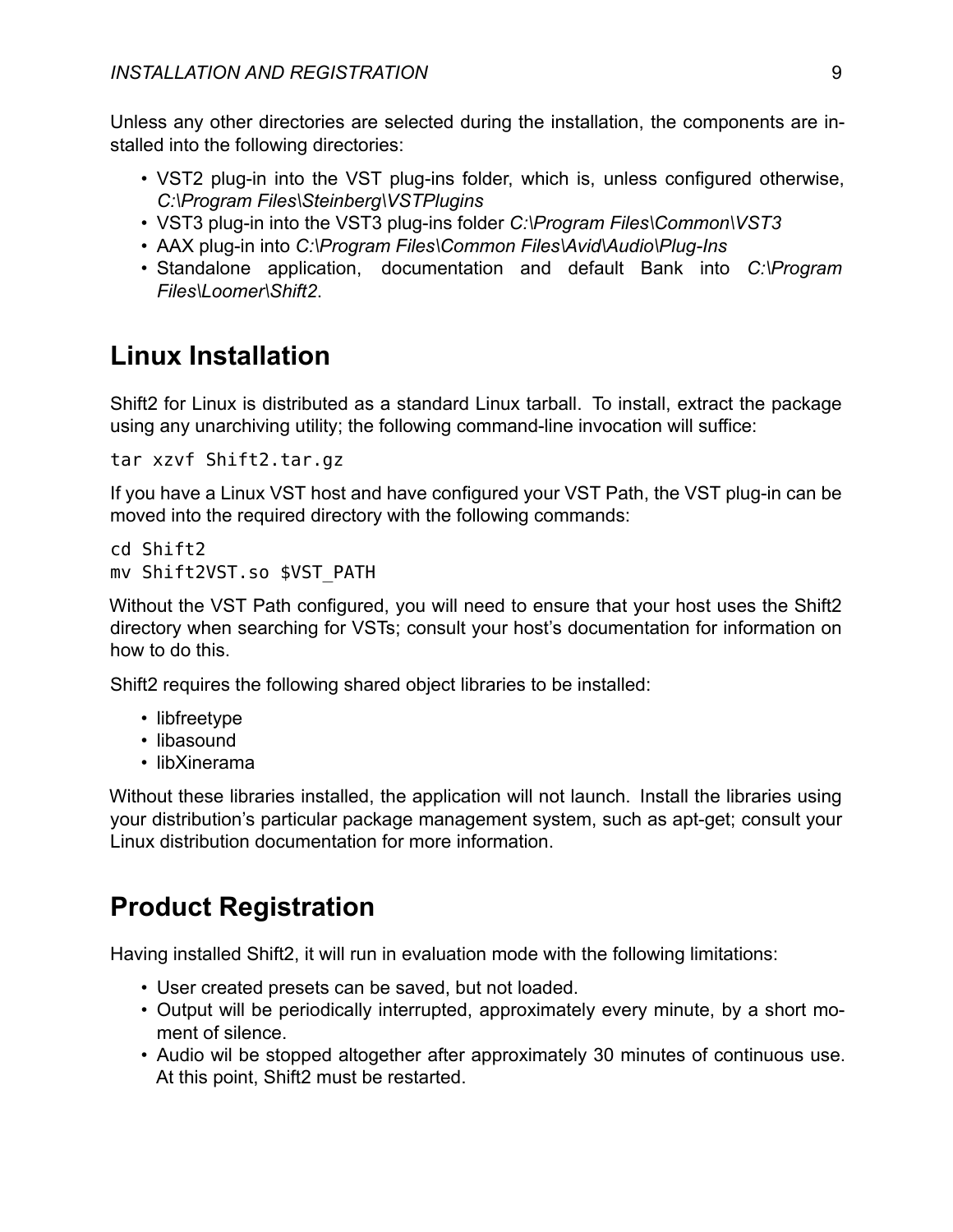These limitations can be removed by purchasing a licence and registering your licence information into the product. Note that registering Shift2 on a particular machine will remove the evaluation limitations for all Shift2 plug-in formats installed on this machine; you don't need to individually register all plug-in formats. Licence information will be in the form of a user name and licence key.

To purchase a Shift2 licence:

- 1. Launch Shift2. This can be either the standalone application, or as a plug-in.
- 2. From the *options* menu (the cog button on the top-right of the interface), choose *Purchase Shift2 Licence*. This will launch the shop website, from where a Shift2 licence can be purchased by clicking *Add To Cart*, followed by *Checkout*. Follow the on-screen prompts to enter your payment details and make a secure purchase.
- 3. Once you have purchased Shift2, you will receive your licence key information via email. It is important to keep this information safe because you will require the licence key if you ever need to reinstall and re-register Shift2. If you have lost your licence details, please [contact us](#page-37-3). Licence keys are sent immediately upon purchase: if you haven't received yours within minutes of a purchase, either check your spam folder or [contact us](#page-37-3).

To register your copy of Shift2:

- 1. Choose *Enter Shift2 Licence* from the *options* menu.
- 2. Enter your name in the *Name* field. This must match exactly the name that was used to purchase your Shift2 licence, including capitalization of letters.
- 3. Enter your licence key in the *Licence Key* field. This must match exactly the licence that you received when you purchased Shift2, including any hyphens. We recommend using *copy* and *paste* to ensure that the licence key is entered exactly as specified in your registration email.
- 4. Press *OK* to confirm that your name and corresponding licence key have been entered. You will be informed that the application must be restarted in order for registration changes to take effect. If you are currently running the standalone application, close and relaunch it. If Shift2 is currently running as a plug-in, remove it from the host and add a new instance of it.
- 5. Shift2 should now be registered. If the label on the bottom of the interface still reads Unregistered Evaluation, you must have entered the licence information incorrectly. Go back to step 1, paying careful attention that the name and licence key entered match exactly the licence information in the registration email.

If you are having problems registering your installation of Shift2, please consult the detailed step-by-step instructions at <www.loomer.co.uk/support.htm>.

## <span id="page-12-0"></span>**For Shift 1 Users**

Shift 2 will install alongside earlier versions of Shift. Both versions can be installed and used together, even in the same project.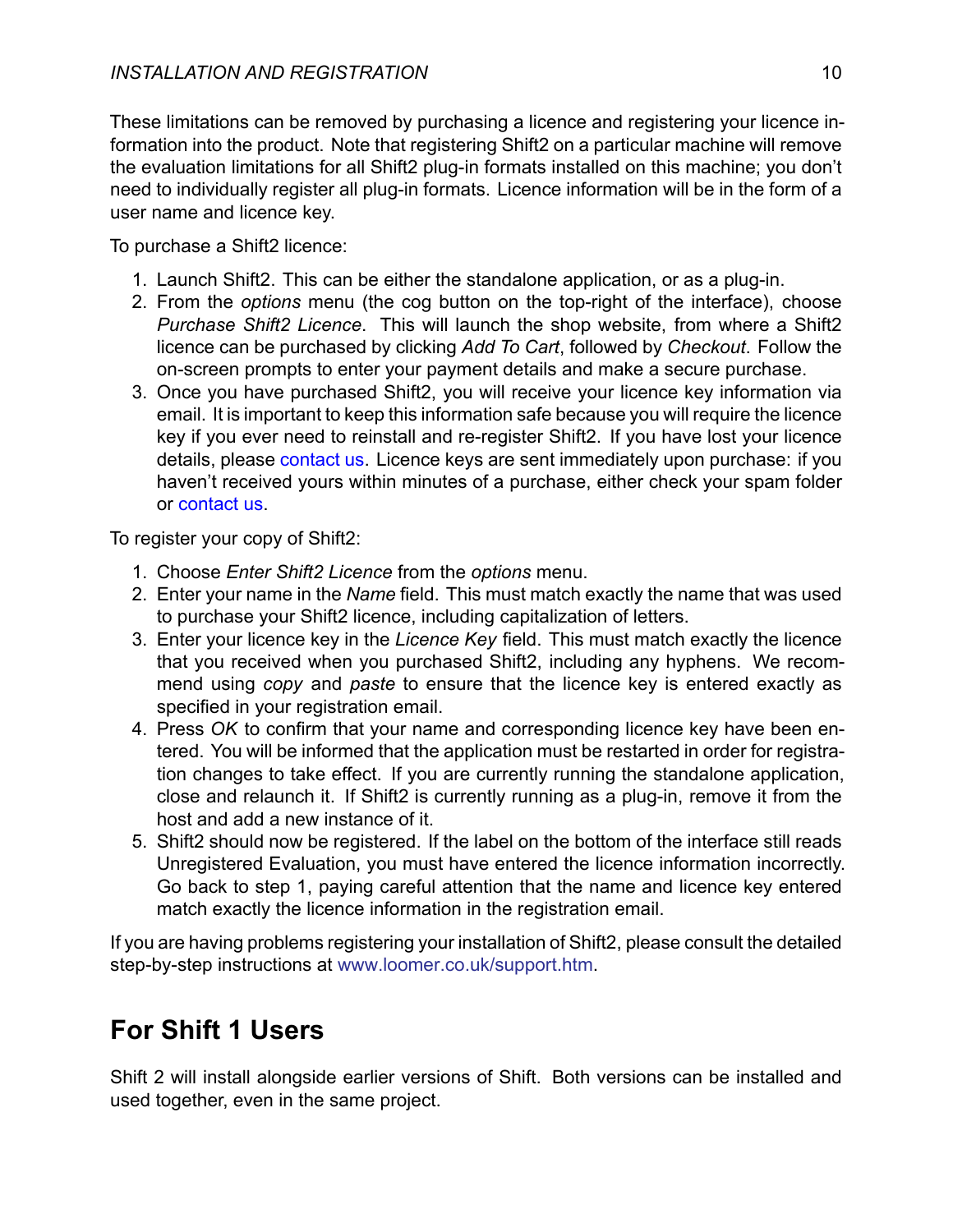Shift 2 will open presets created for Shift 1, but due to the improvements in Shift 2's synthesis engine, they are not guaranteed to sound absolutely identical. In most cases the changes will be minor, and for the better. Any projects you have previously created using Shift 1 will not be changed, even when Shift 2 is installed.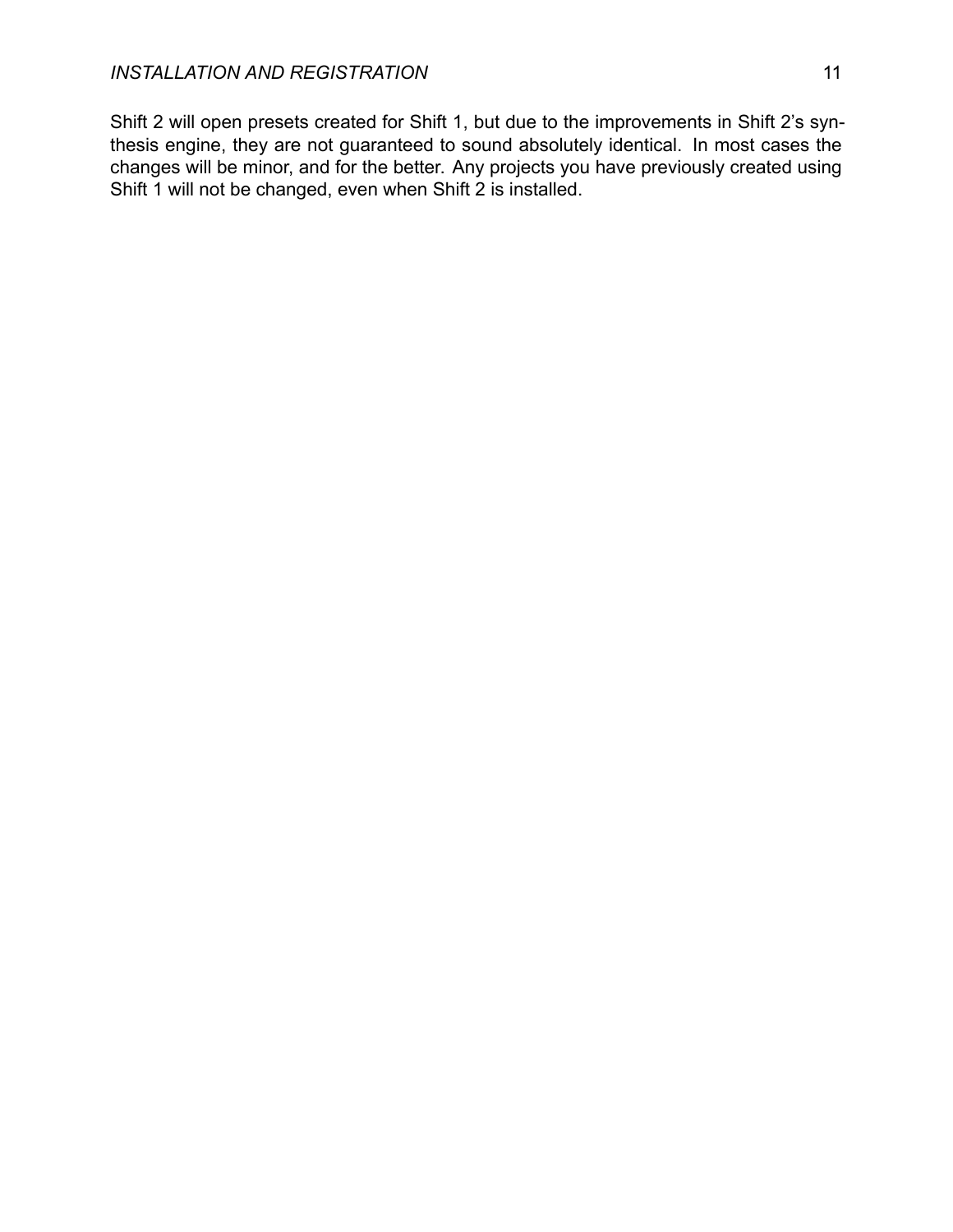## <span id="page-14-0"></span>**Using Shift**

Shift2 can be used as either an insert or send effect. When used as an insert effect, Shift2 is placed directly in a host's audio channel. As a send effect, Shift2 is placed in a host's auxiliary or bus channel, and a portion of the original signal is fed into the effect. Consult your host's documentation to find out how to add a plug-in as either an insert or as a send effect.



Figure 1: Shift's Audio Flow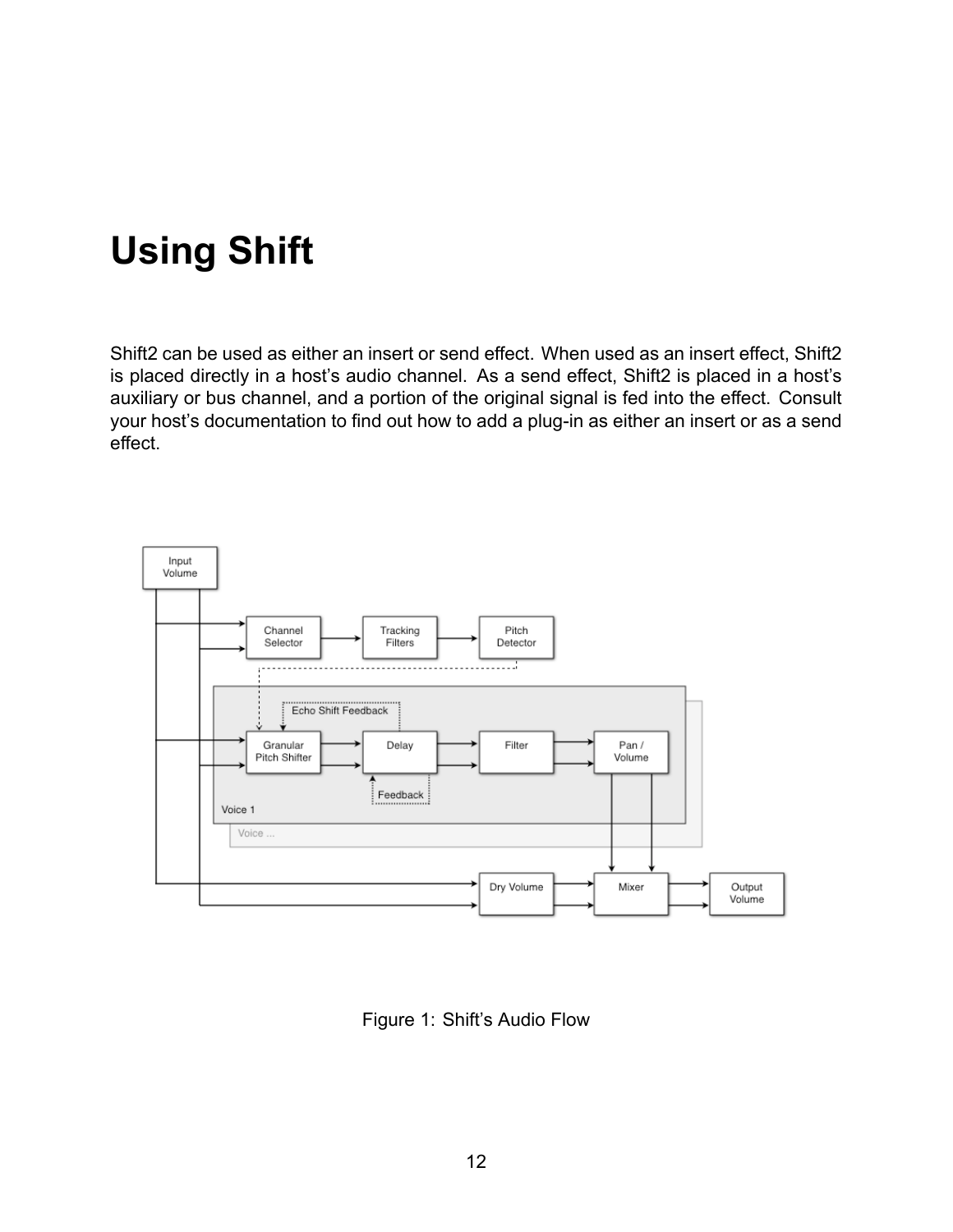

Figure 2: Shift's Interface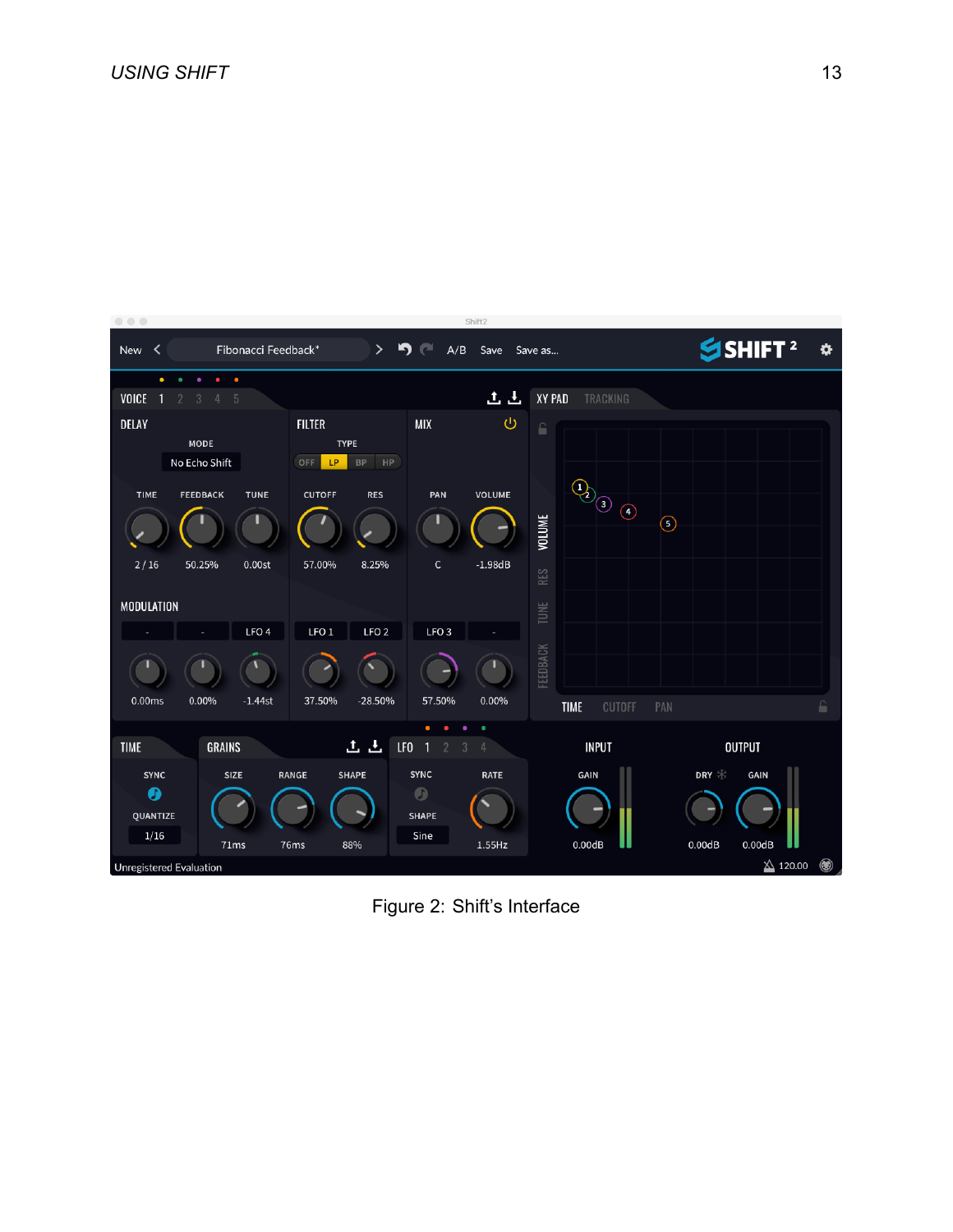### <span id="page-16-0"></span>**Input and Output**

The *INPUT* and *OUTPUT* section's controls balance the audio levels of signals as they enter and leave Shift. The *INPUT GAIN* control is used to boost or lower the input signal. An input signal that is too quiet can be amplified by increasing the *INPUT GAIN*. Likewise, a signal that is too loud can be attenuated by reducing it. The *diatonic pitch detection* works best on a clean, loud (but not clipped) signal.

The *OUTPUT GAIN* controls the overall loudness of Shift's audio output. An output signal that is too quiet can be amplified by increasing the Output. Likewise, a signal that is too loud can be attenuated by reducing it.

The *VU meters* can be used to provide visual cues to the current levels: the louder the signal, the higher the meter will register. Too loud of an output will produce digital clipping, a usually undesirable form of distortion. When this occurs, the meter will become red. Click the meter to reset the warning display. Note that output digital clipping only occurs at the end of a signal chain: even if the clip indicator shows, reducing the volume outside the plugin (by using the host's channel volume control, for example) will stop digital clipping.

#### <span id="page-16-1"></span>**Dry Mix**

The *DRY* control specifies the amount of dry (unprocessed) input that is mixed into the output. Generally, when using Shift as a send effect, *DRY* will be set to its minimum value. The *freeze* button locks the *DRY* control to its current value, even when changing presets. This is useful when you are using Shift as a send effect (and so never want any unprocessed signal in the output) and are browsing presets which may have been saved with various values for *DRY*.

### <span id="page-16-2"></span>**Delay Voices**

Shift has five separate stereo delay voices. To select a voice to configure, click on the 1, 2, 3, 4, or 5 selector button. Each voice is entirely independent and has its own settings, which are:

- The *power* button turns the voice on and off. You can, at a glance, tell which voices are enabled by looking at the indicators above the voice selectors: they will be coloured if the voice is enabled, and grey otherwise.
- The *MODE* control selects the pitch-shifting and feedback modes for this voice, which can be:
	- **–** *No Echo Shift*: the voice is not diatonic, the voice is pitch shifted, but delay repeats are not pitch shifted further.
	- **–** *No Echo Shift*: the voice is not diatonic, the voice is pitch shifted, and delay repeats are pitch shifted with each echo.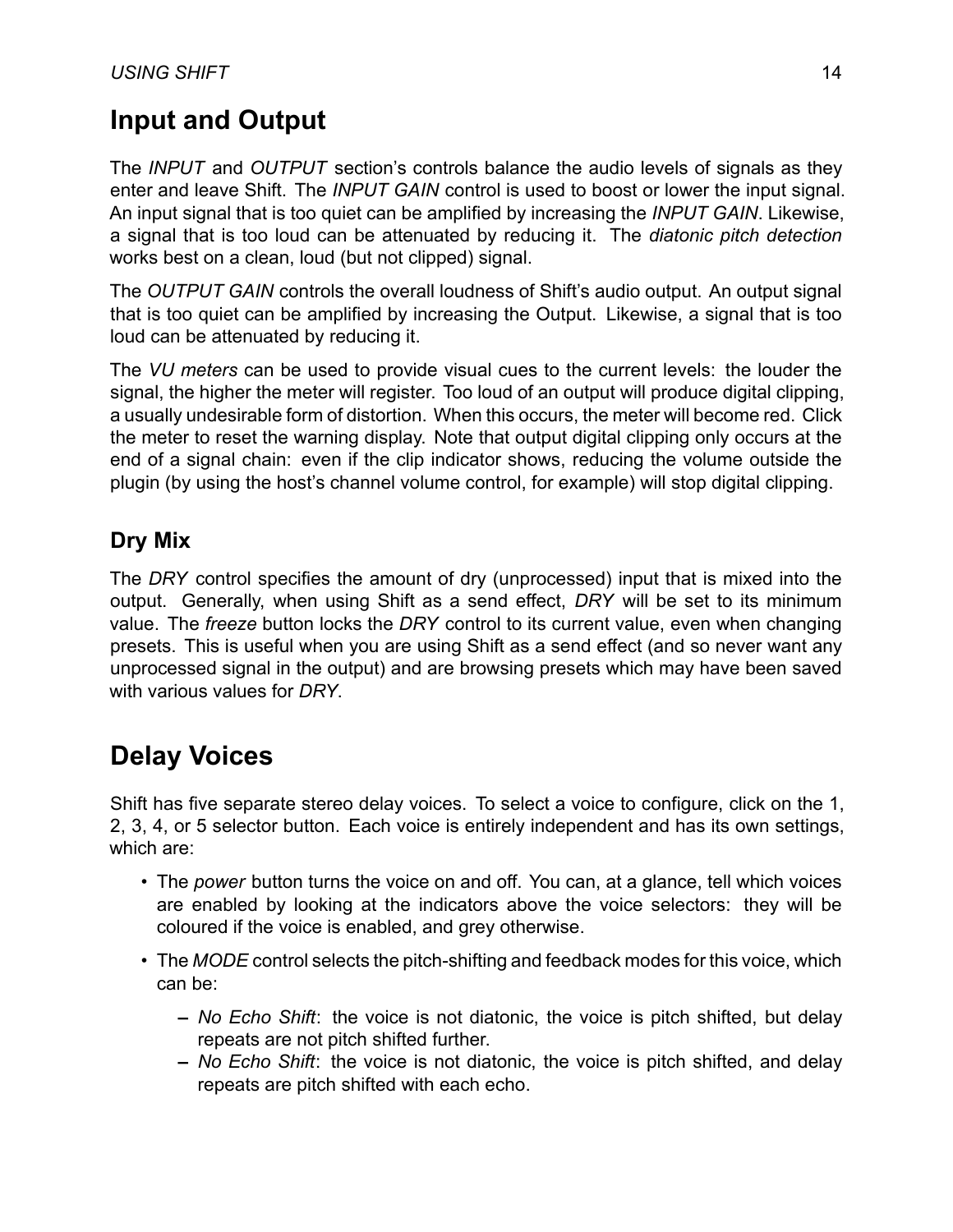- **–** *Diatonic*: the voice is shifted in harmony, according to the *TRACKING / TUNING* settings. Delay repeats are not pitch shifted any further. See the *[TRACKING](#page-18-2) [PANEL](#page-18-2)*.
- The *TIME* parameter controls the length of time between repeats. When *TIME SYNC* is turned on, the delay time is based upon musical note divisions and will be in step with the host tempo. With it off, the time delay is expressed in milliseconds. When time is set to 0, the voice will have no delay at all, and so can be used as a real-time pitch-shiter or filter. The denominator for synced time is globally set using the *TIME QUANTIZE* control, and *TIME* will snap to the nearest multiple of this value.
- The *FEEDBACK* parameter controls the proportion of the signal to be fed back into the delay line. As the value increases, the delayed signals volume will increase. At higher values, it is possible to create a wall of sound using delays that don't decrease in volume when they are fed back into the delay line. Beyond this, it is even possible to create delays that increase in volume. **Warning: High feedback settings can produce dangerously loud signals that can damage both your ears and audio equipment.**
- *TUNE* controls select the interval by which the signal will be pitch shifted. *TUNE* is either specified in semitones (when *MODE* is set to *No Echo Shift* or *Echo Shift*) or in diatonic intervals (when *MODE* is *Diatonic*). By default, the *TUNE* control changes in steps of whole chromatic intervals; to make finely grained changes, hold down shift whilst dragging the control.
- The *FILTER TYPE* control selects the type of filter for this voice. The filter types, from left to right, are *OFF*, *LP* (lowpass), *BP* (bandpass), and *HP* (highpass). Selecting *OFF* bypasses the filter completely. A lowpass filter removes all frequencies above the cutoff point; a bandpass filter removes all frequencies either side of the cutoff; a highpass fitler removes all frequencies below the cutoff.
- *CUTOFF* sets the frequency at which the filter response begins. *RES*, an abbreviation for "resonance", controls the amount of amplification that occurs to frequencies at the *CUTOFF* point.
- The *PAN* parameter allows the delay voice to be balanced in the stereo panorama. Choose C to keep the signal centered, L1% to L100% to place the signal to the left (where L1% is slightly left of centre, and L100% is to the extreme left). Use R1% to R100% to place the signal to the right (where R1% is slightly right of centre, and R100% is to the extreme right).
- The *VOLUME* controls the relative loudness of the delay voice signal. 0.00dB is known as unity; at this point there is no change in volume entering or leaving a delay voice.

<span id="page-17-0"></span>he settings for a delay voice can be stored in a *partial preset*; see [the section on partsets](#page-35-6) [for more details](#page-35-6).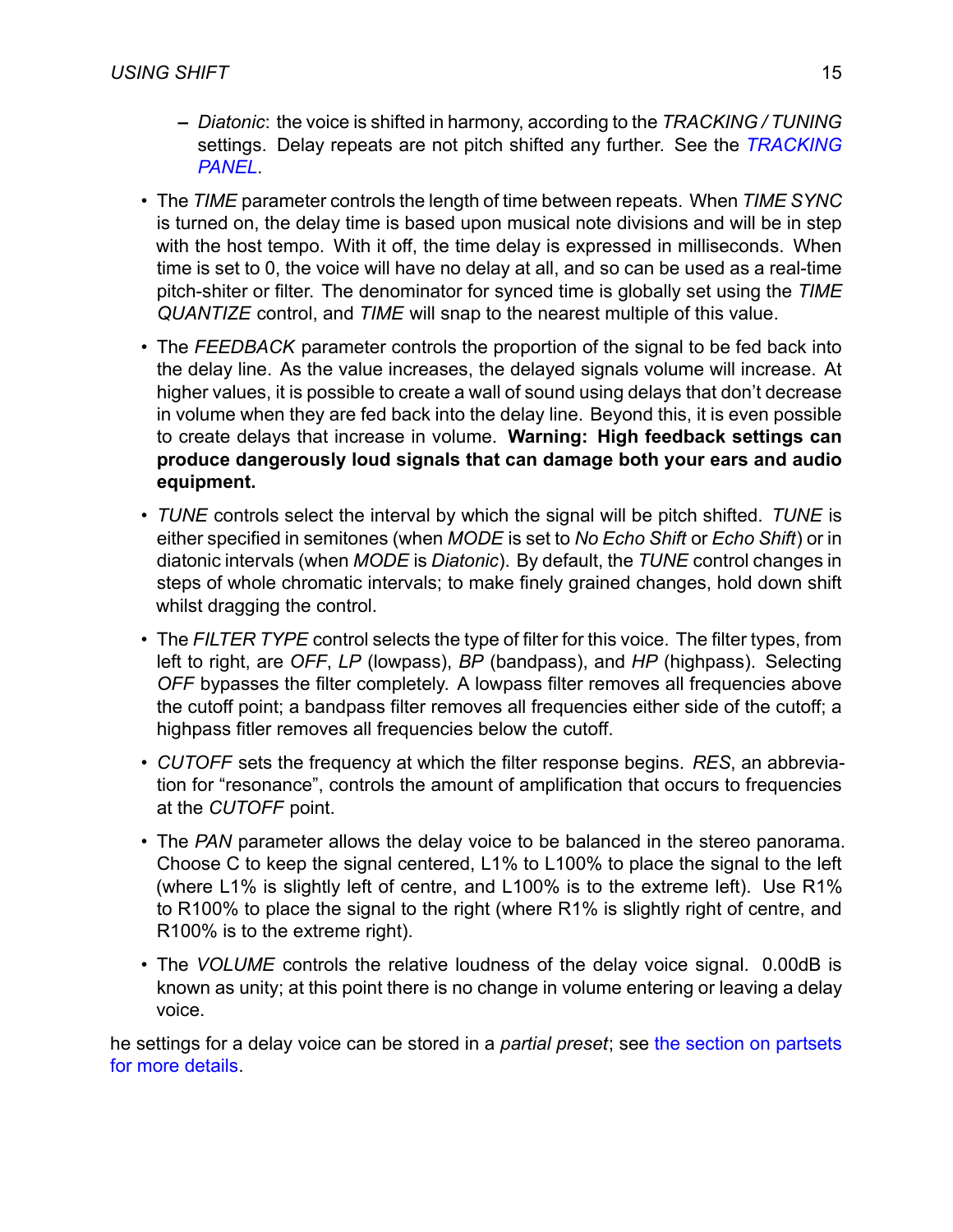#### <span id="page-18-0"></span>**Modulation**

The *MODULATION* controls are used to add time varying changes to Shift. A modulation LFO (low frequency oscillator) produces a constantly wavering signal that can be routed, at various depths, to the delay voices parameter. Each delay voice has its own modulation matrix, allowing each voice to be modulated differently.

The possible modulation destinations for each voice are *TIME*, *FEEDBACK*, *TUNE*, *FIL-TER CUTOFF*, *FILTER RESONANCE*, *PAN*, and *VOLUME*. They are shown on the interface below each parameter.

With the *MODULATION* control for a partiular parameter, select *Off* (displayed as -) to turn off modulation for this parameter, or *LFO 1*, *LFO 2*, *LFO 3*, or *LFO 4* to use the corresponding LFO.

The *depth* parameter controls the amount that the modulation source affects this parameter. At 0, no modulation occurs. The *depth* controls are bidirectional: parameters can be modulated in both the positive (by using a depth over 0) and negative (by using a depth below 0) direction.

### <span id="page-18-1"></span>**XY Pad**

Show the XY pad by clicking on the *XY PAD* button.

The XY Pad serves two purposes: to give an instant overview of the relative parameter settings of all the voices, and to enable multiple parameters to be manipulated and played in real-time.

Two parameters are displayed on the XY Pad, one horizontally, and one vertically. The possible vertical parameters are Feedback, Tune, Res, and Volume. The possible horizontal parameters are Time, Cutoff, and Pan. Click on a parameter's name to display the parameter on the pad.

Each voice's value for the selected parameters are represented by a single coloured node on the XY Pad. Each voice's node is uniquely numbered and coloured for easy identification. By moving the node in two dimensions, both parameters can be changed at once. For example, you may wish to tweak Cutoff and Res together.

Unless you have a very steady hand, it can be difficult to change a parameter on one axis without affecting the other axis. By enabling the Horizontal Lock or Vertical Lock, parameters can be frozen so that no more changes are made to that axis from the XY Pad. Note that Parameters on a locked axis can still be changed with the standard voice rotary controls.

<span id="page-18-2"></span>Active voices can be disabled by double-clicking on their nodes. Likewise, a voice can be activated at a particular position by double-clicking anywhere on the XY Pad.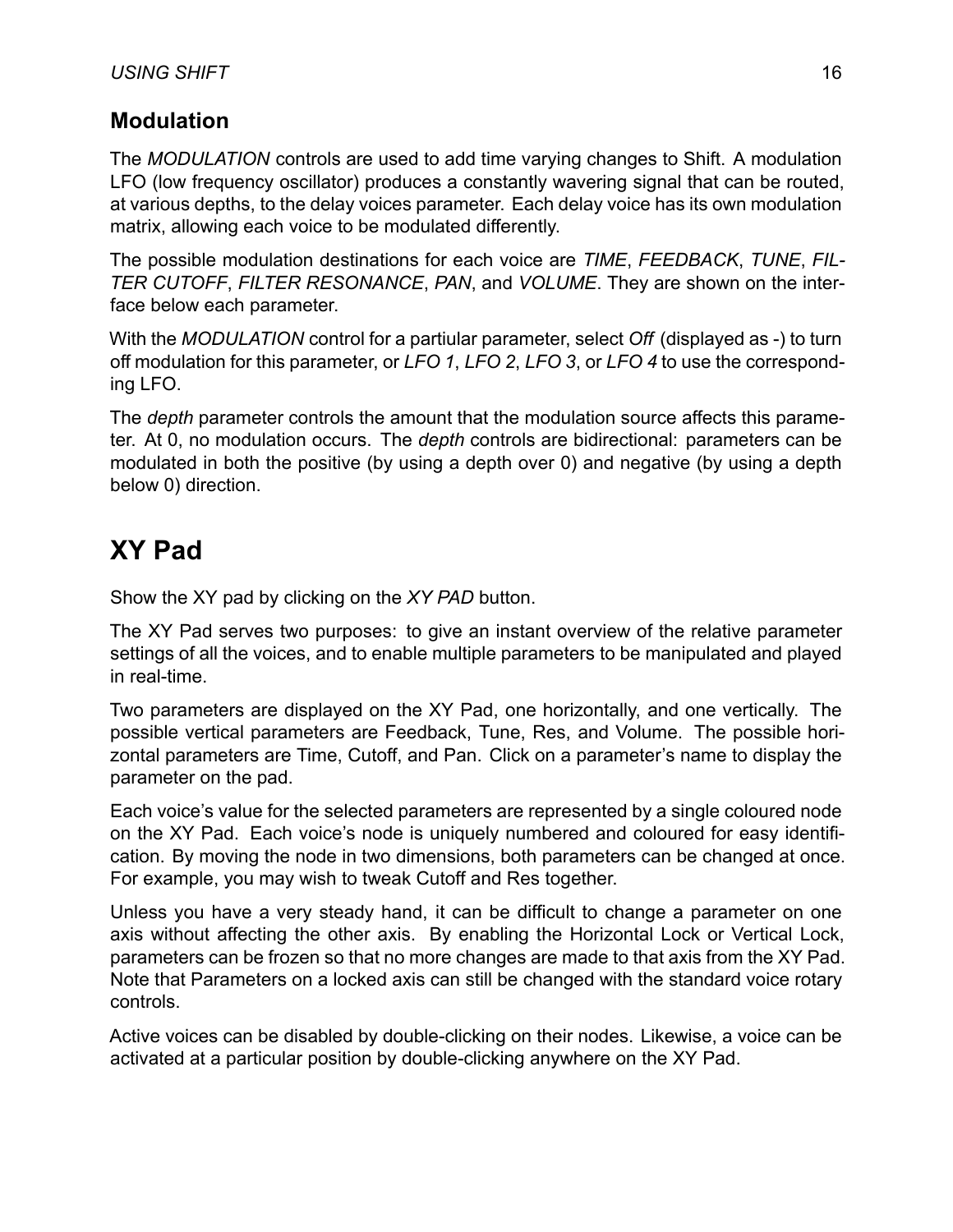## <span id="page-19-0"></span>**Tracking**

Show the tracking panel by clicking on the *TRACKING* button.

The tracking panel options are used for configuring diatonic tracking. Diatonic pitch detection is a process in which the input audio signal is analyzed and pitch information extracted. This is used to tune the delay line transpositions to ensure that delays remain in scale. For example, when in the key and scale of C Major, if voice 1 is set to diatonic thirds, playing a C will produce an E (a major third interval, or 4 semitones). However, playing a D will produce an F harmony (a minor third interval, or 3 semitones.)

Diatonic pitch detection is a complex process that requires a cleanly played, monophonic (one note at a time) signal. The detection will struggle to deduce the pitch of very noisy signals. Pitch detection can be a very CPU intensive activity, particularly when confronted with ambiguously pitched or noisy material. If glitches become apparent in the audio stream when using diatonic pitch detection, you should allow Shift more CPU resources by freezing or bouncing any other intensive tracks in your arrangement. Consult your host's documentation for the steps required for this.

The *CHANNEL* parameter selects which stereo input channel to analyze for pitch information. *LEFT* or *RIGHT* should be chosen depending upon which channel has the cleanest signal. *MIX* can be used in cases where the signal moves across the stereo panorama, but this can be less accurate if the left and right input channels are significantly different. *SPEED* refines the responsiveness of the pitch detection algorithm. The default value of 40% will perform well for most audio sources, but certain materials may require slightly different values. Lower percentages will mean that the detection works very fast but is more sensitive to pitch deviations and input noise. A higher speed percentage a more relaxed detection, but can introduce slight delay to the detection.

The *KEY* and *SCALE* controls tell the detector which key and scale to use to generate harmonies. These should be set to the key and scale of the audio input. The following keys can be selected: C, C#, D, D#, E, F, F#, G, G#, A, A#, B. The following scales can be selected: Major (Ionian), Dorian, Phrygian, Lydian, Mixolydian, Natural Minor (Aeolian), Locrian, Harmonic Minor, Melodic Minor (Ascending), and Enigmatic scales.

The pitch display tells you at a glance what the pitch tracker thinks is the currently played pitch. It jitters wildly when it can't smoothly track, and settles confidently on one note when configured properly. Using this, it is quick and easy to configure tracking options that accurately track your playing style/sound.

Diatonic pitch detection is only enabled when one of more delay lines are set to *DIATONIC* mode.

The settings for the tracker can be stored in a *partial preset*; see [the section on partsets](#page-35-6) [for more details](#page-35-6).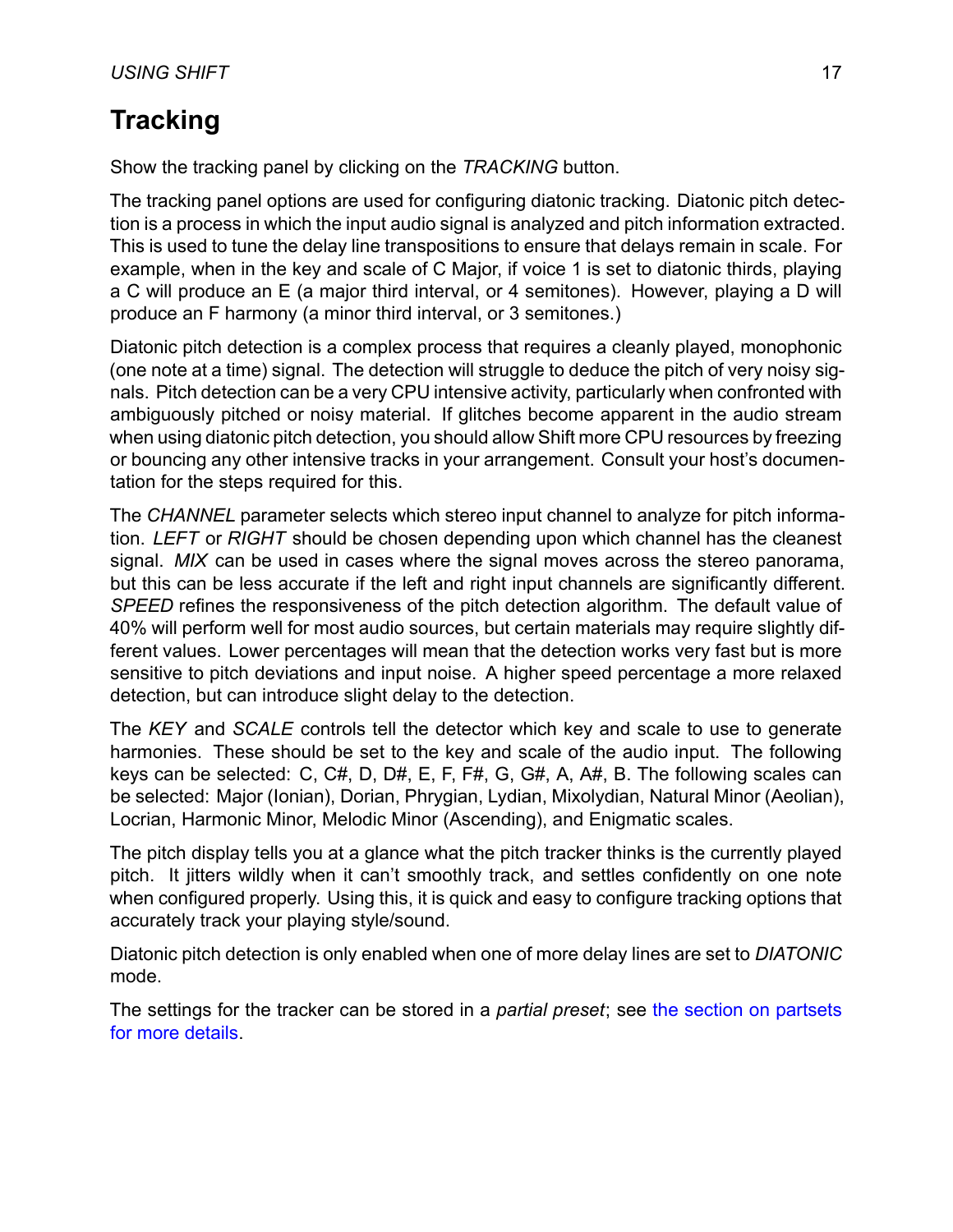

Figure 3: Tracking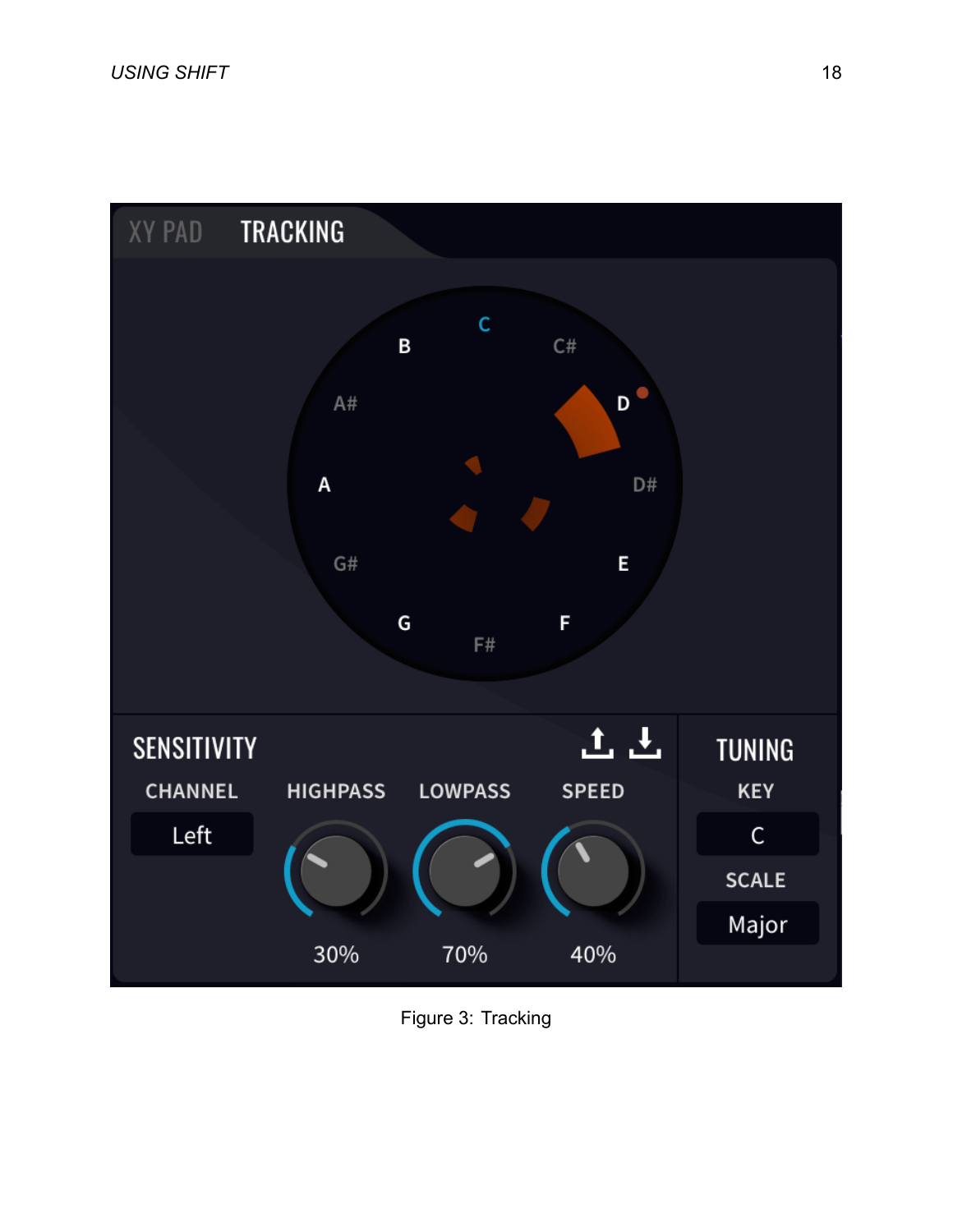## <span id="page-21-0"></span>**Time**

The *TIME* panel's options set whether voice delay times are in milliseconds (when *SYNC* is off), or in division of a beat (when *SYNC* is on). When *SYNC* is on, the actual delay time will be snapped to the nearest multiple of the division set in *QUANTIZE*.

## <span id="page-21-1"></span>**Grains**

Shift's pitch shifter uses a type of processing called *granular synthesis*. This chops incoming audio into tidy fractions of audio called grains. Each grain can be individually pitched, transposing the audio in pitch, whilst preserving the audio's time scale. The *GRAINS* panel options configure the duration and shape of the granular synthesis engine.

- The *SIZE* parameter sets the average width of a grain. Longer settings help preserve the timbre of pitched material, but may soften transients on percussive sources.
- The *RANGE* parameter sets the average rate of grain generation.
- The *SHAPE* parameter sets the envelope shape of each grain. At 0%, each grain uses an approximately rectangular envelope: instantly on and off. At 100%, the grain uses a smooth raised cosine window. Values between 0 and 100% allow various envelope shapes between these extremes.

Particular grain settings work better with certain sound sources. A large *SIZE* and *RANGE* can help preserve pitched material, but generally causes larger latency. A smaller *SIZE* and *RANGE* works better on percussive sounds, or sounds with short attack transients.

The settings for the grains can be stored in a *partial preset*; see [the section on partsets for](#page-35-6) [more details.](#page-35-6)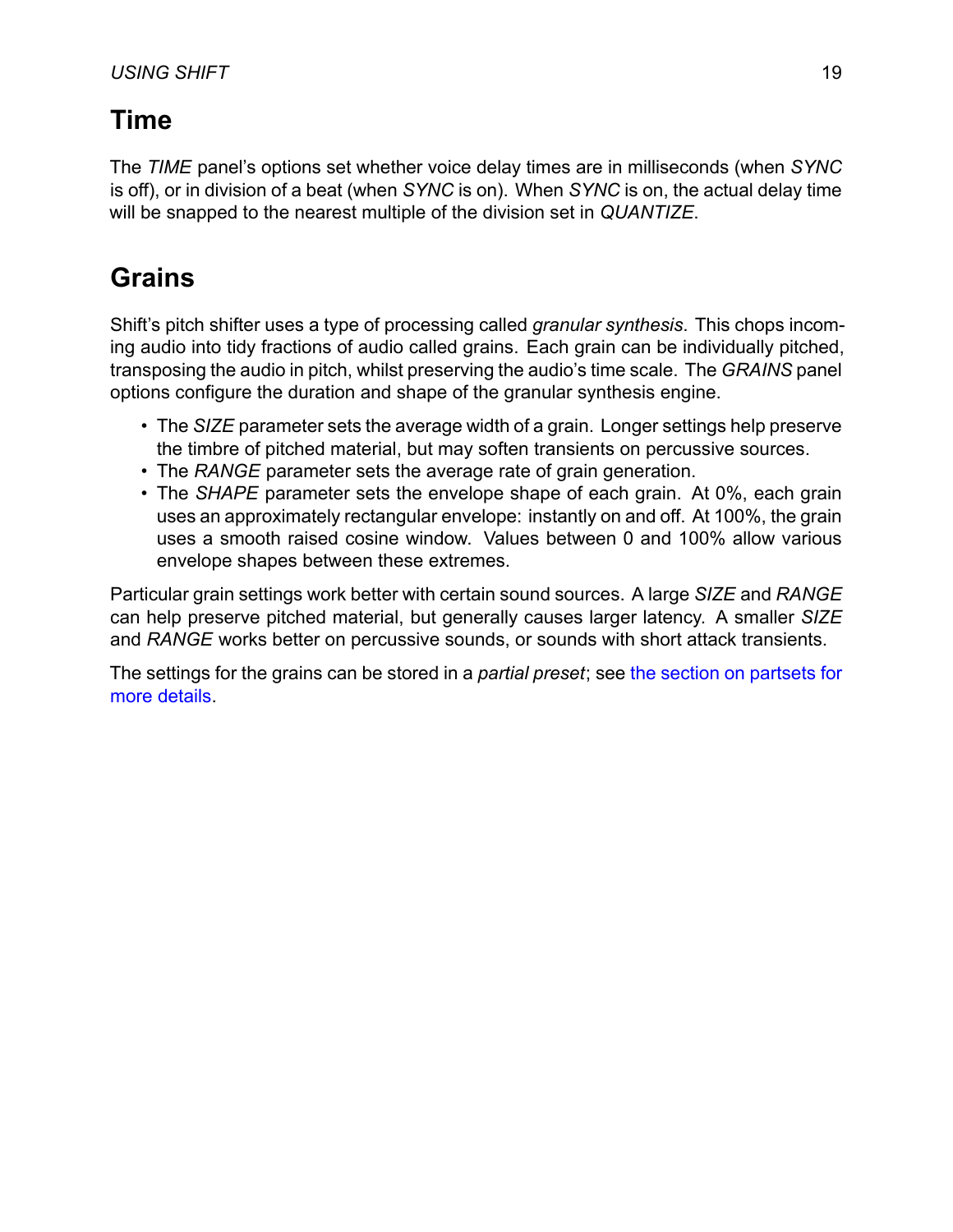# <span id="page-22-0"></span>**LFO**

An LFO (low frequency oscillator) produces a constantly wavering signal that can be routed, at various depths, to the delay parameters to create continual changes. See [modulation](#page-17-0). Shift has four individual LFOs. LFOs are shared between all delay voices. Each LFO has the following parameters:

- The *RATE* parameter sets the speed at which the LFO oscillates. With *SYNC* turned on, the LFO is based upon musical note divisions and will be in step with the host tempo. With *SYNC* off, the *RATE* is expressed in Hertz (or cycles per second.)
- The *SHAPE* parameter sets the cyclical pattern of the LFO. Choose from *Sine*, *Saw*, *Square*, *Triangle*, or *Random*. Random is equivalent to a bipolar sample & hold circuit: it produces a random value (which can be either positive or negative) at the specified rate, holding that value for the entire rate division.

## <span id="page-22-1"></span>**Control Types**

#### <span id="page-22-2"></span>**Rotary Controls**

Click on a rotary control and drag either upwards to increase the value, or downwards to decrease it. Hold down *SHIFT* and drag to make smaller and more precise changes. Hold down *CMD* (on macOS) or *CTRL* (on Windows or Linux) and click to return the control to its default value. Double-clicking a control will also return it to its default.

Rotary controls can also be changed by hovering the mouse cursor over them and scrolling the mouse-wheel up or down. Holding *SHIFT* whilst scrolling the mouse-wheel will make more finely grained changes.

#### <span id="page-22-3"></span>**Button Controls**

Click on a button control to toggle it between on and off. Hold down *CMD* (on macOS) or *CTRL* (on Windows or Linux) and click to return the control to its default value.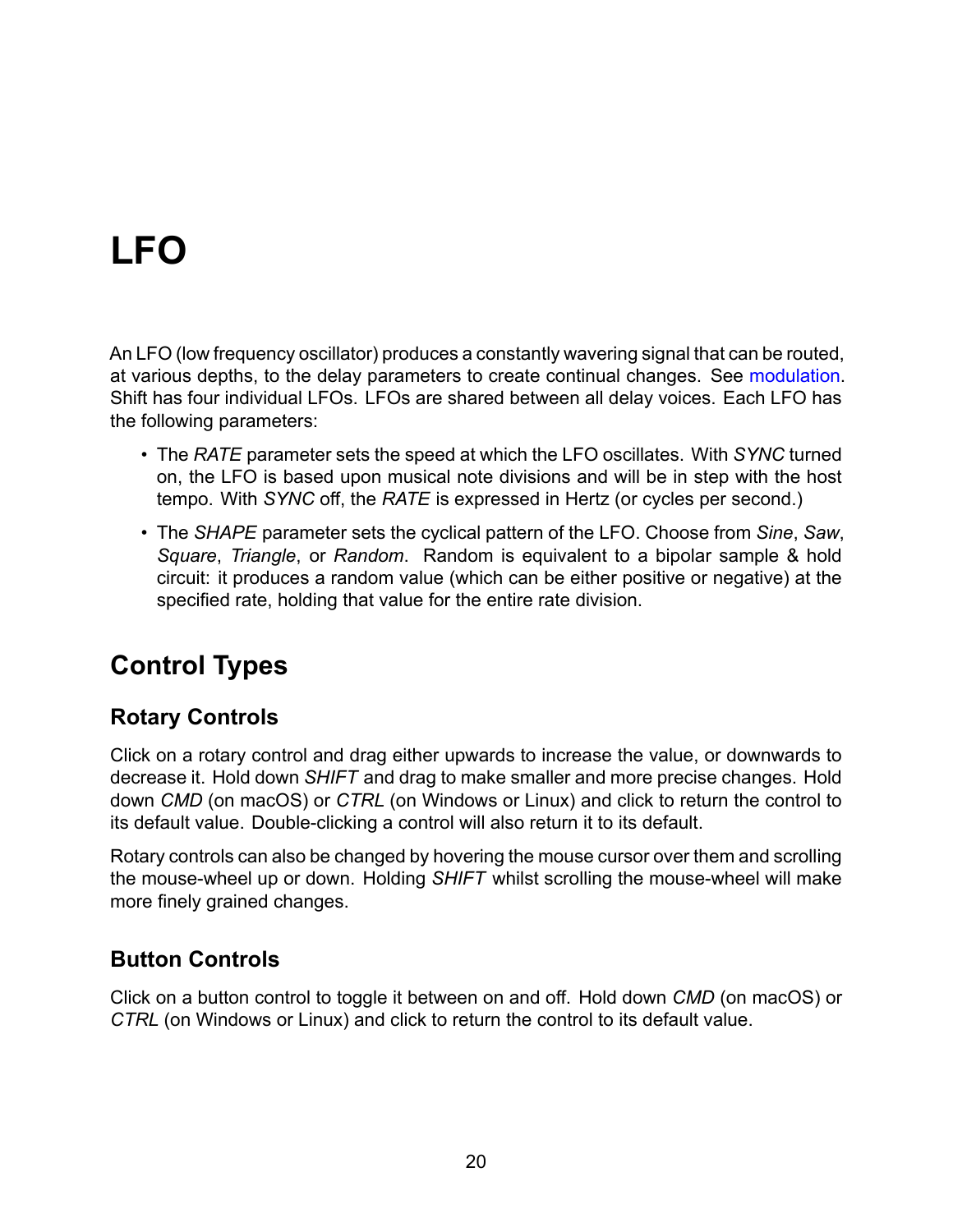#### <span id="page-23-0"></span>**Setting the Interface Size**

Shift2 has a fully resizable interface, allowing it to be scaled to accommodate your own preferences and screen resolution. If supported by the host, Shift2 can be resized by dragging the resizer on the bottom-right of the interface. Alternatively, several pre-defined size options can be selected under *options / Zoom*. See also: [configure appearance](#page-25-1).

The interface size can be restored to the standard size either by choosing *options / Zoom / Default Size* or by holding *SHIFT + CMD/ALT + R* (see [key bindings](#page-25-2)).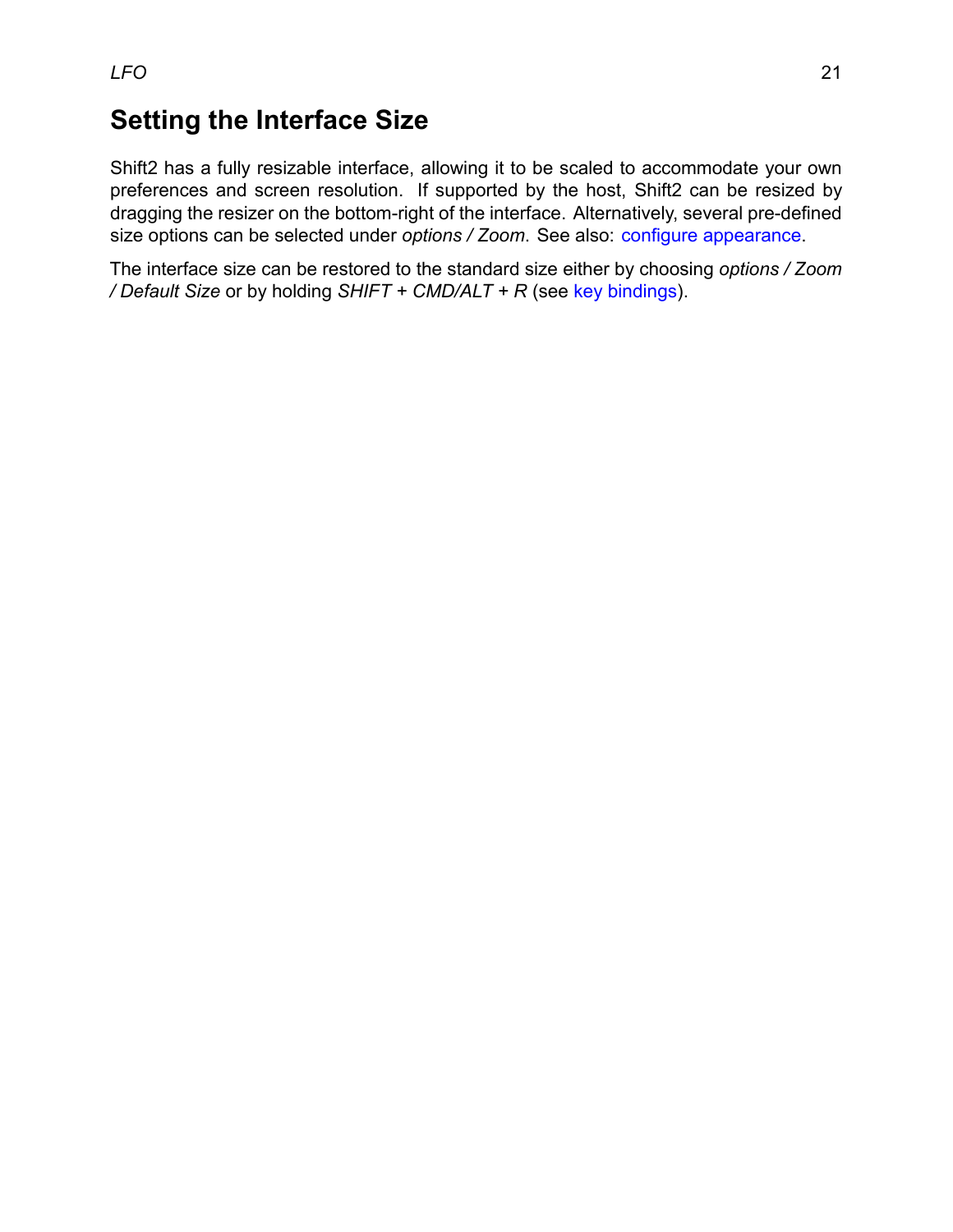## <span id="page-24-0"></span>**Preferences**

Access *Preferences* by clicking the cog icon (on the top right of the application) and choosing *Preferences…* from the menu.

From here, you can configure the [audio and MIDI devices,](#page-24-2) the [application appearance](#page-25-1), the [key bindings](#page-25-2), the default [author name](#page-26-3), and the channel used for [MIDI learn.](#page-26-4)

#### <span id="page-24-2"></span><span id="page-24-1"></span>**Configure Audio and MIDI**

When running Shift2 as a standalone application, you will need to configure your audio and MIDI devices. When running as a plug-in, this option is not available because audio and MIDI routing is provided by the hosting application; consult the host's documentation for details. To access the *Devices* configuration panel, select *Preferences…* under the *options* menu (from the cog on the top right of the application).



Figure 4: Devices Panel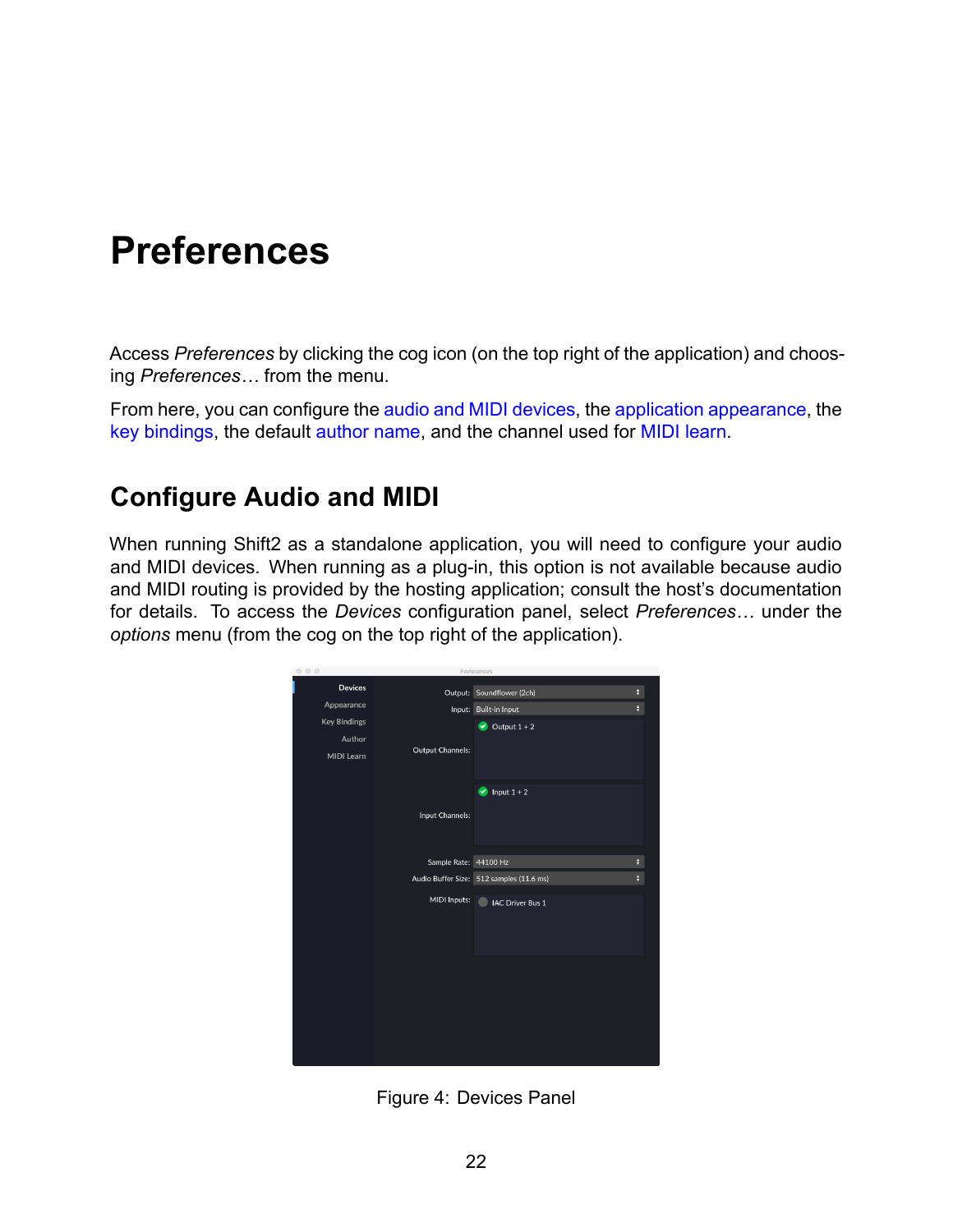#### *PREFERENCES* 23

From this dialog, the following details of your Audio and MIDI setup can be configured:

- Select the *Input* and *Output* audio device(s) you want to use from the list of available devices. Certain devices tend to perform better than others so if multiple devices are available, you should favour: on Mac, using Core Audio; on Windows, using ASIO; on Linux, using JACK.
- For devices that support multiple channels, select the required *Input Channels* and *Output Channels* by checking the box besides the channel name. The Shift2 standalone application can process only stereo audio channels.
- The *Sample Rate* dictates the overall quality of the audio output. Using a lower sample rate will reduce the presence of high-frequency components. Higher sample rates should therefore be preferred. However, be aware that the CPU usage is directly proportional to the sample rate. A good compromise between quality and CPU usage is 44100Hz, which is the sample rate of CD audio. Select the sample rate you require from the available list.
- The *Audio Buffer Size* governs latency; a smaller buffer means that Shift2 will respond more quickly to MIDI messages and parameter changes, and there will be less delay between input and output. However, a smaller audio buffer size will require more CPU usage. Select the required audio buffer size from the available list. Using too small of an audio buffer can overload your computer to the extent that audible clicks are heard. In this case, increase the audio buffer size until clicks are no longer present.
- Select in the *MIDI Inputs* list any external MIDI devices with which you want Shift2 to listen. MIDI devices can be mapped to parameters, and Shift2 can also respond to MIDI program change messages.

### <span id="page-25-1"></span><span id="page-25-0"></span>**Configure Appearance**

Changes that affect the appearance of the Shift2 user interface are configured here. To access these settings, select *Preferences…* under the *options* menu (from the cog on the top right of the application), and select *Appearance* from the items on the left.

Setting the *Magnification* scales the entire user interface. Any changes made to this option will not take affect until the dialog is closed.

<span id="page-25-2"></span>The *Graphics Driver* options allow you to select a different rendering driver. An efficient graphics driver means that less of your processor's CPU is used in rendering the interface, leaving more CPU free to render audio and run plug-ins. Generally, 3d accelerated drivers such as OpenGL are the most performant. On macOS, the CoreGraphics renderer also delivers good performance.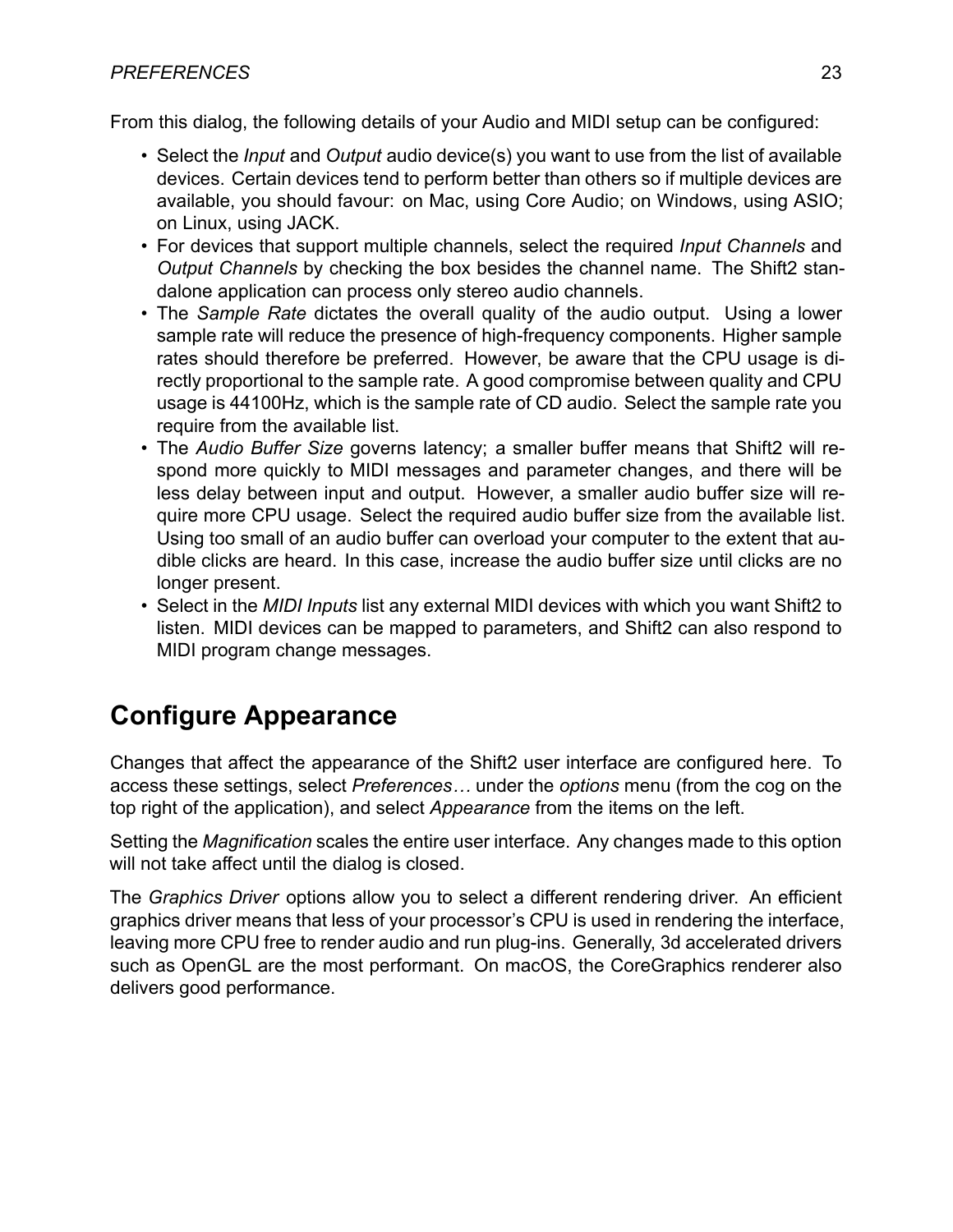## <span id="page-26-0"></span>**Configure Key Bindings**

Shortcut keys allow often-used actions to be performed quickly from the keyboard using a specific combination of key presses. These actions, and their required key combinations, are listed here. To access these settings, select *Preferences…* under the *options* menu (from the cog on the top right of the application), and select *Key Bindings* from the items on the left.

Each action can have any number of shortcuts assigned to it, including none.

To add a new shortcut key combination to a specific action:

- 1. Click the *+* button beside the action to which you wish to add a shortcut.
- 2. In the *New Key Binding* dialog, hold the key or combination of keys that you want to assign to the action. If these keys are already bound to another shortcut, a warning will appear; despite the warning, the binding can still be made, which may result in ambiguity when the keys are pressed.
- 3. Press *OK* to make the binding, or *Cancel* to discard the change.

Bindings can be deleted by clicking the *X* button on the key combination that you wish to remove. Some shortcuts are hard coded into the system (such as copy and paste), and cannot be removed.

You can restore all shortcuts to their default values by pressing *Set All To Default*, or restore only some shortcuts by selecting their actions and clicking *Set Selected to Default*.

Some shortcuts may not be available in certain hosts because the hosts themselves consume the key presses. In these cases, redefine the shortcut to something that does not conflict with keys used by the host.

### <span id="page-26-3"></span><span id="page-26-1"></span>**Configure Default Preset Author**

The name entered here will be used as the author name for any newly created presets. To access this setting, select *Preferences…* under the *options* menu (from the cog on the top right of the application), and select *Author* from the items on the left.

When saving a preset, you can override this, but setting it here saves you the hassle of having to put your name into every new preset.

#### <span id="page-26-4"></span><span id="page-26-2"></span>**Configure MIDI Learn**

When using an external MIDI device to control Shift2, Shift2 can be set to listen to MIDI messages on all channels (*Omni mode*), or on a single channel. To access these settings, select *Preferences…* under the *options* menu (from the cog on the top right of the application), and select *MIDI Learn* from the items on the left.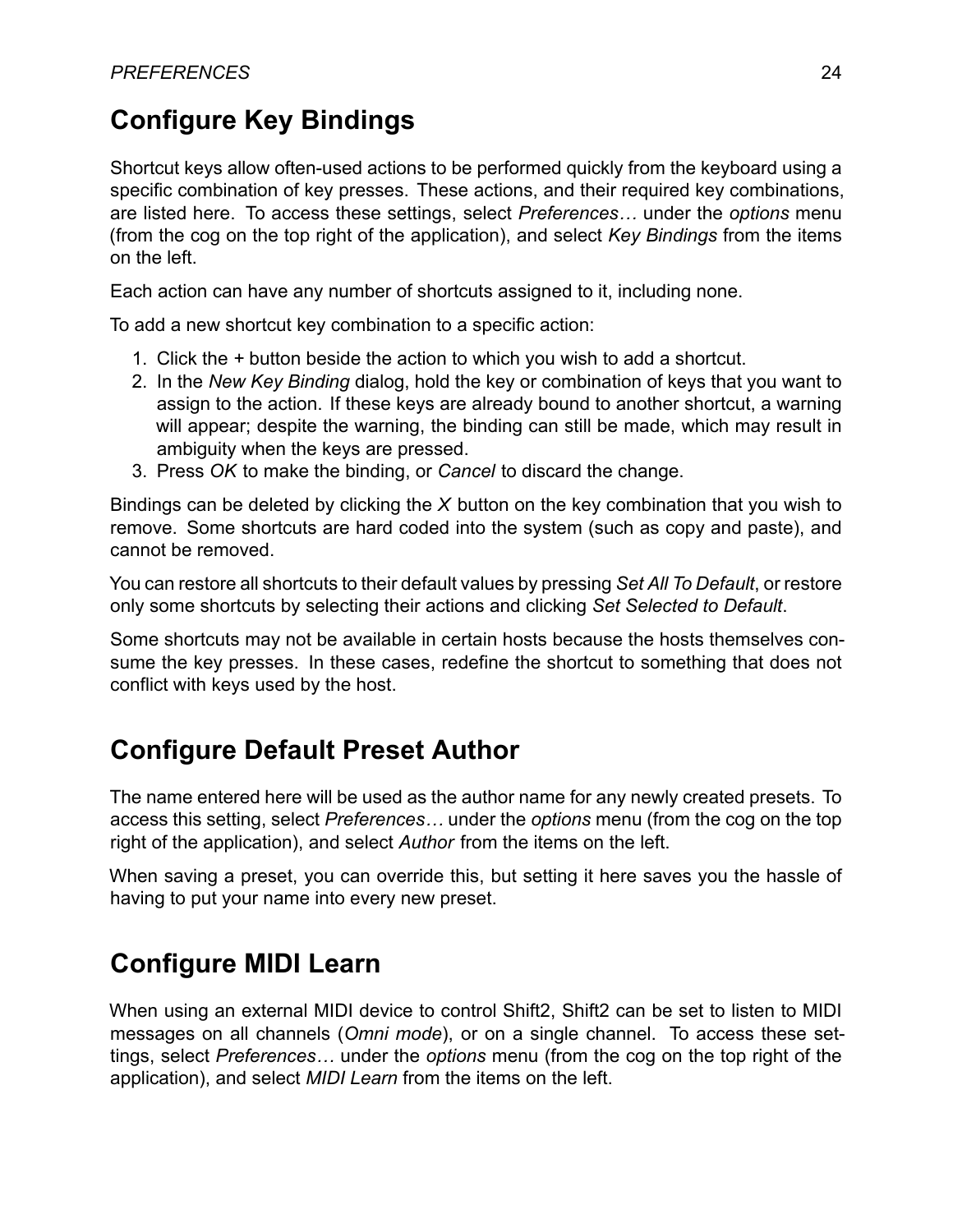## <span id="page-27-0"></span>**MIDI Control**

#### <span id="page-27-1"></span>**MIDI Controllers**

Instead of configuring a preset using a mouse, you can change any parameter value using a MIDI keyboard or control surface. This is done by mapping each parameter to a MIDI continuous controller (CC). Each parameter can only be mapped to a single MIDI controller; the same MIDI controller can, however, be mapped to several different parameters.

MIDI controller mappings are global; once defined, the same mapping assignments will be used by all Shift2 Programs. This means that you only need define mappings once for your particular controller, and it will be usuable in all your projects.

#### <span id="page-27-2"></span>**Display Current MIDI Controller Mappings**

To view the current MIDI controller mappings:

- 1. Enter *MIDI Learn Mode* by choosing *Start MIDI Learn* under the options menu. Each parameter's mapped MIDI controller will now be displayed on an overlay. If room allows, the channel will also be displayed, or X for omni-channel mappings.
- 2. When you have finished viewing the MIDI controller mappings, choose *Stop MIDI Learn* under the options menu.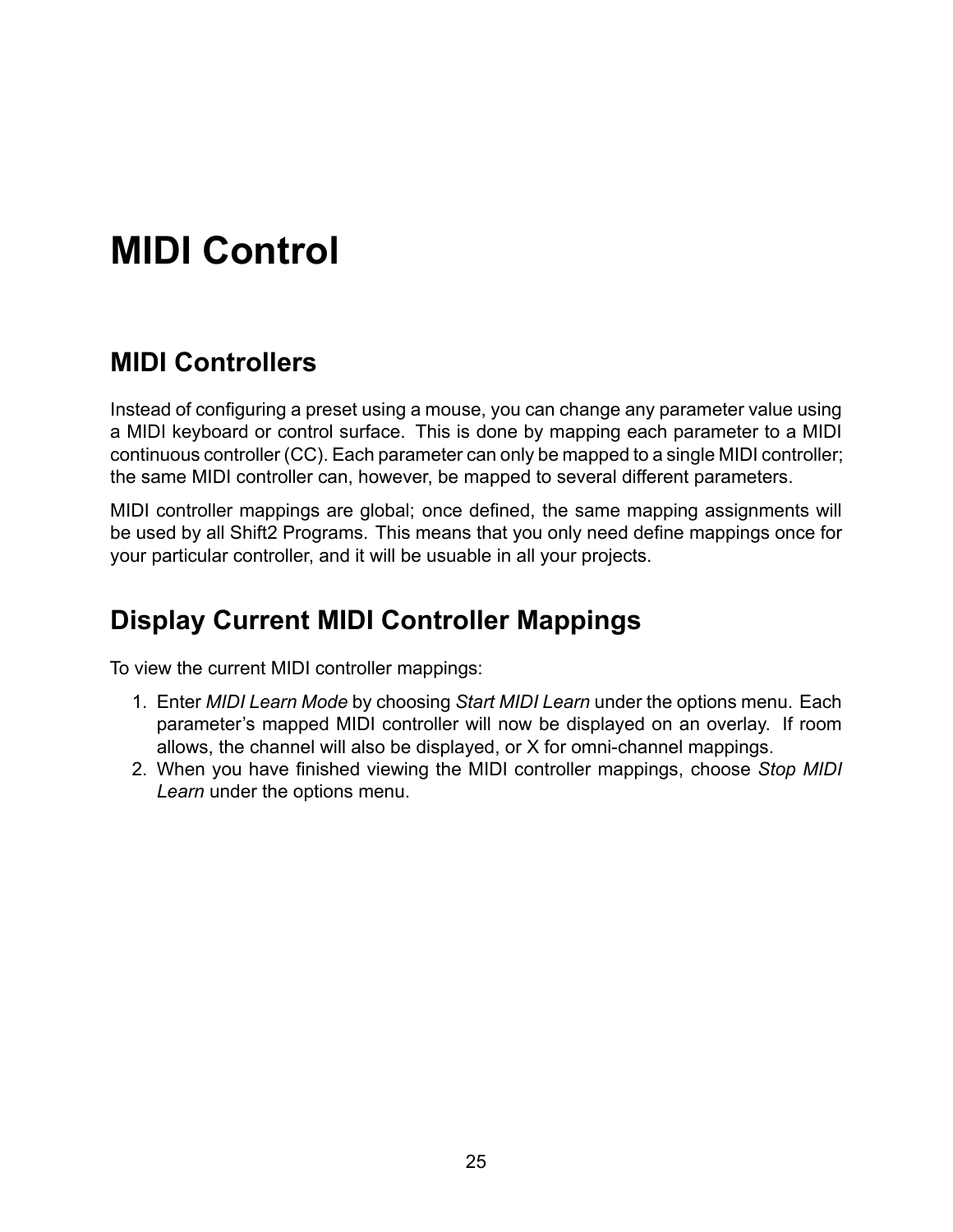

Figure 5: MIDI Mapping. (1) Unmapped Control; (2) Mapped Control; (3) Control Currently Being Mapped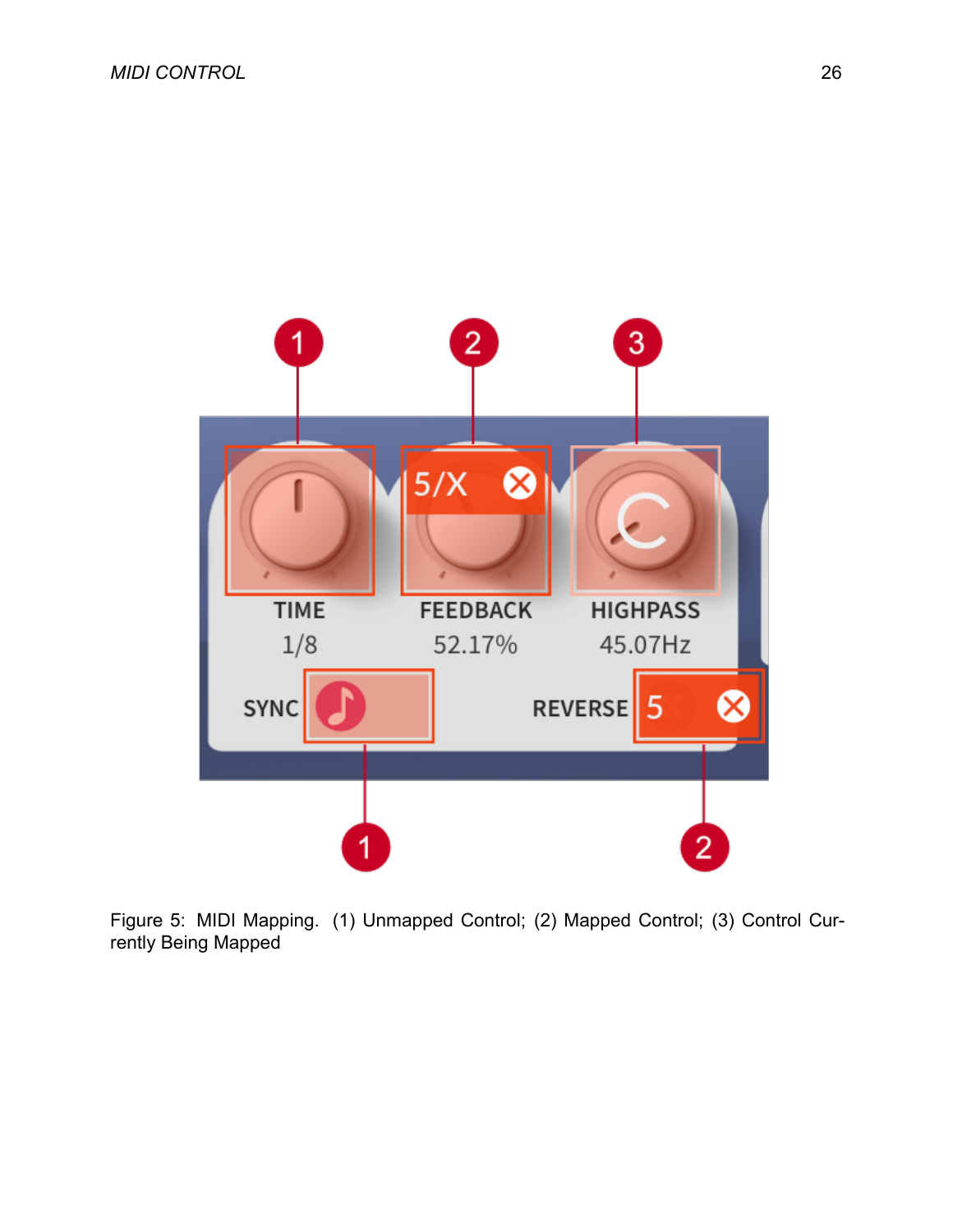#### <span id="page-29-0"></span>**Assign MIDI Controllers to Controls**

To map a MIDI controller to a parameter:

- 1. Enter *MIDI Learn Mode* by choosing *Start MIDI Learn* under the options menu.
- 2. Click on the parameter you wish to map to a MIDI controller.
- 3. Turn your MIDI controller. The parameter ill now be labelled with the MIDI CC number of this controller.

You can now either:

- Map another parameter by repeating these steps from Step 2.
- Finish mapping parameters by choosing *Stop MIDI Learn* under the options menu.

#### <span id="page-29-1"></span>**Remove MIDI Controller Mappings From Controls**

To remove a mapped MIDI controller from a parameter:

- 1. Enter *MIDI Learn Mode* by choosing *Start MIDI Learn* under the options menu.
- 2. Click on the close button of the parameter from which you wish to remove the mapping. This parameter will become unmapped, and the CC number label on the parameter will disappear to reflect this.

You can now either:

- Remove the mapping from another parameter by repeating these steps from Step 2.
- Finish removing parameter mappings by choosing *Stop MIDI Learn* under the options menu.

### <span id="page-29-2"></span>**MIDI Program Change Lists**

You can change presets by using *MIDI program change* commands. This requires a MIDI keyboard or a control surface with the ability to send such MIDI messages; consult your controller's documentation for details. If using Shift2 as a plug-in, this functionality is dependent upon the host correctly forwarding MIDI messages to the plug- in; check the documentation provided with your host for details.

To select which presets are loaded in response to MIDI program change commands, you will need to create a MIDI program change list. Select *Edit MIDI Program Change List…* from under the options menu to display the MIDI program change list editor.

To add presets to the MIDI program change list, either double-click on a preset, or select a Preset and click the *»* button. Use the *info* and *list* button on the top-right of the window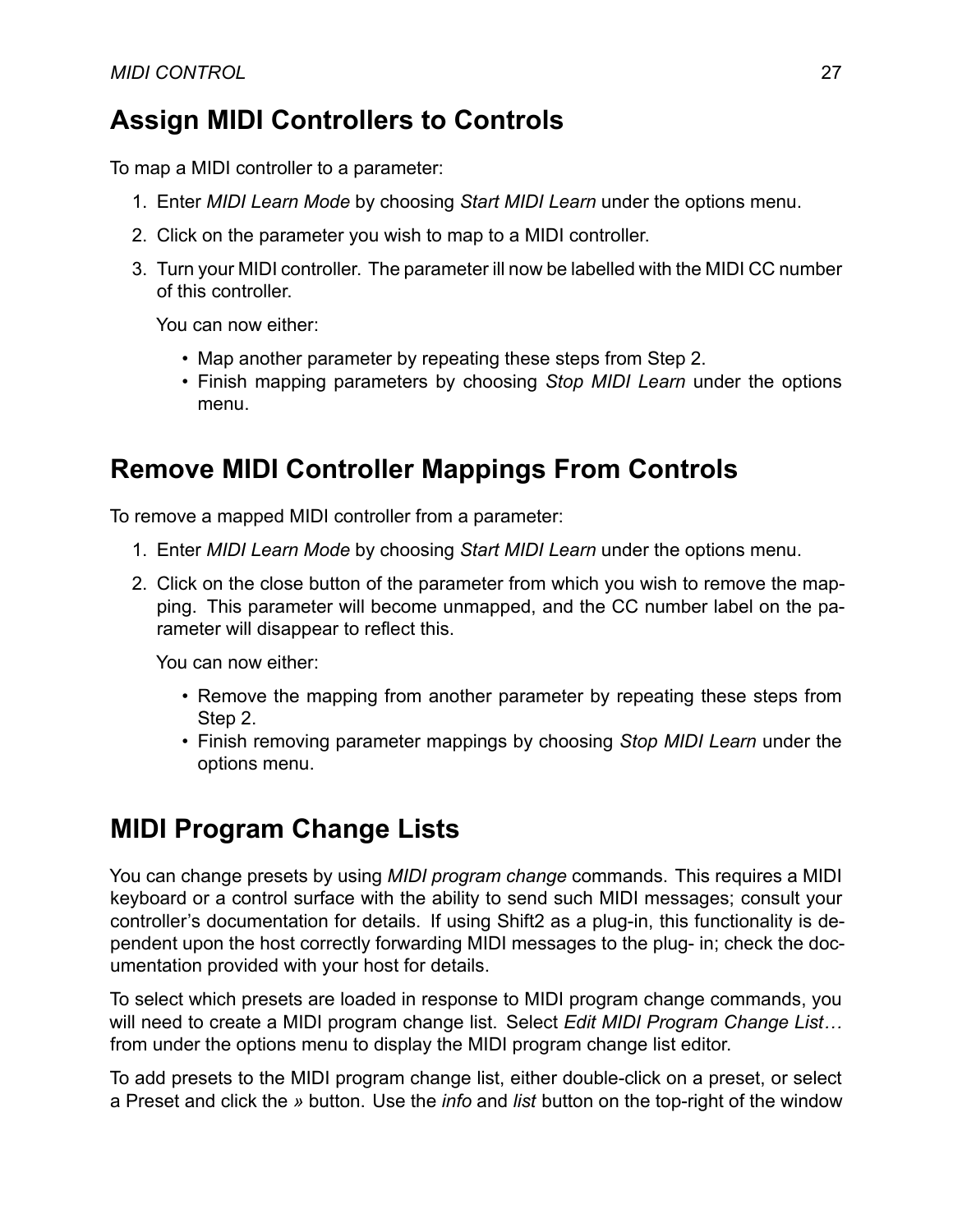| Folder Tree                               | <b>Preset List</b>          | н<br>≡                    | ⊫<br><b>MIDI</b> Programs<br>A            |
|-------------------------------------------|-----------------------------|---------------------------|-------------------------------------------|
| $\bigstar$ Favourites                     | Above and Below             | Alien Warble              | Above and Below                           |
| <sup>9</sup> Recents                      | Ascending Descending        | Ascension                 | <b>Bandpassed Swirl</b><br>$\overline{2}$ |
|                                           | Autocomb                    | <b>Ballerina</b>          | 3                                         |
| Factory<br>User (Save-only in Evaluation) | <b>Bandpassed Swirl</b>     | <b>Basic Drum Shift</b>   | Chipmunk<br><b>Cut and Paste</b>          |
|                                           |                             |                           |                                           |
| Alfa                                      | <b>Basic Looper</b>         | <b>Basic Ping Pong</b>    | <b>Descending Octaves</b><br>5            |
| <b>Bravo</b>                              | <b>Basic Pitched Shift</b>  | <b>Beat Repeat</b>        | Diatonic Seventh Arp<br>6.                |
| ▼ <b>■</b> Categories                     | Big Echoes                  | Buzzsaw                   | <b>Envelope Reverse</b>                   |
| 图 Ambient                                 | <b>Chime</b>                | Chipmunk                  | 8                                         |
| ٠.<br>Analogue                            | Contrary Motion             | Cut and Paste             | $\mathbf{Q}$                              |
| m.<br><b>Bass</b>                         | Dense Edge                  | <b>Descending Octaves</b> | 10                                        |
| ÷.<br>Comb                                | Diatonic Delay              | Diatonic Fifth            | 11                                        |
| Diatonic                                  | Diatonic Seventh Arp        | Difference Engine         | 12                                        |
| Ģ.<br>Drum                                | Digital Resonator           | Dispersal                 | 13                                        |
| u.<br>Echo                                | Distant Party               | Dominant 7th Echo         | 14                                        |
| ņ,<br>Filter                              | <b>Downwards Dissonance</b> | Drum Erosion              | 15                                        |
| $\blacksquare$ Ex                         | Dub Hats                    | Dub Octave                | 16                                        |
| 團<br>Harmony                              | <b>Electro Beat</b>         | <b>E</b> Eno Arp          | 17                                        |
| <b>Instruments</b><br>o,                  | <b>Entropy</b>              | <b>Envelope Reverse</b>   | 18                                        |
| Master<br>귀                               | $\bigstar$ Erosion          | <b>Eternal Beat</b>       | 19                                        |
| Pitch<br>ы.                               | Fibonacci Feedback          | <b>Fibonacci Tap</b>      | 20                                        |
| Stutter                                   | Fifth Accompaniment         | <b>Fifth Alternative</b>  | 21                                        |
| $\blacksquare$ xy                         | Filtered Beats              | <b>Flutey Slapback</b>    | 22                                        |
|                                           | Flutter                     | Fourth and Fifth          | 23                                        |
|                                           | Galactic                    | <b>Gated Slapback</b>     | 24                                        |
|                                           | Glitch Shifter              | <b>Grain Cloud</b>        | 25                                        |
|                                           | <b>Granular Flam</b>        | <b>Granular Sink</b>      | New<br>$\rightarrow$                      |
|                                           |                             |                           |                                           |
|                                           | $\mathbf{Q}$                |                           | <b>OK</b><br>Cancel                       |

Figure 6: MIDI Program Change List

to toggle between viewing the list, and information on the selected preset.

Any presets in the MIDI program change Lists are automatically loaded and cached in memory. This means that Preset changes can be instant. There may be a slight pause after editing the MIDI program change list whilst the presets within it are loaded. When a preset is saved, any entries in the MIDI Program Change List are saved alongside it. Note that setting a preset with a MIDI Program Change List as the default preset will cause all presets within the list to be loaded when a new instance of Shift2 is loaded.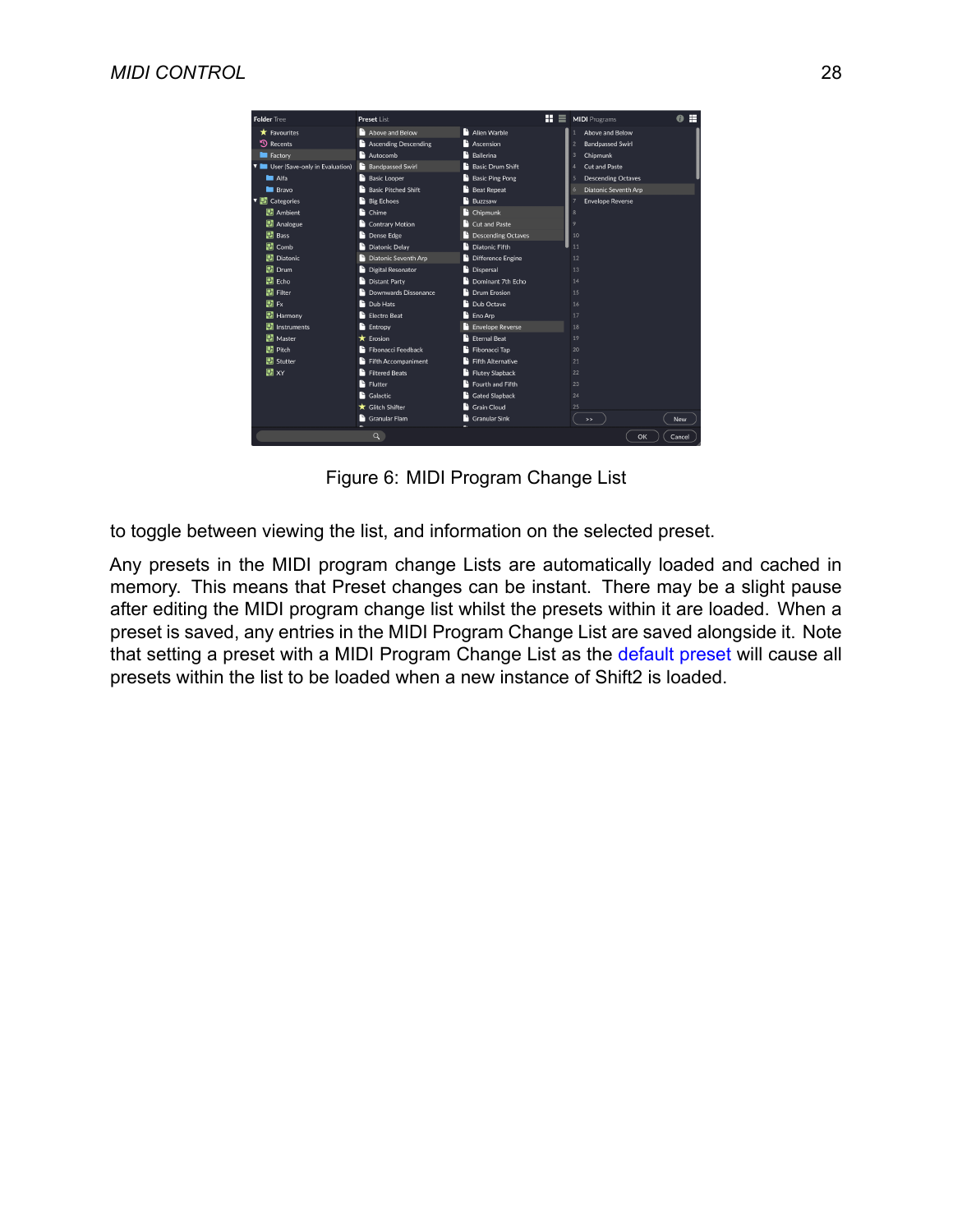## <span id="page-31-0"></span>**Preset Management**

#### <span id="page-31-1"></span>**Parameters and Presets**

You can modify the type of sound that Shift2 produces by setting the values of parameters. Each parameter will affect a specific element of the sound. The state of all parameters is collectively called a preset. Presets are given a suitable name, and the name of the currently selected preset is shown in the menu bar. If the preset has been modified without being saved, a \* appears beside the name.

#### <span id="page-31-2"></span>**Navigation Controls**



Figure 7: Navigation Controls. (1) Previous Button; (2) Preset Name; (3) Next Button; (4) Undo/Redo Buttons

If you wish to browse quickly through the presets, you can do so using the the *previous* and *next* controls. These controls are context sensitive, only displaying presets that are relevant to the last [search](#page-34-5) you made. For example, if you had most recently searched for "analogue, bass", only presets that match this will be selected. Scrolling the mouse-wheel when the mouse cursor is over the *preset name* will also load the next or previous preset, depending on the scroll direction.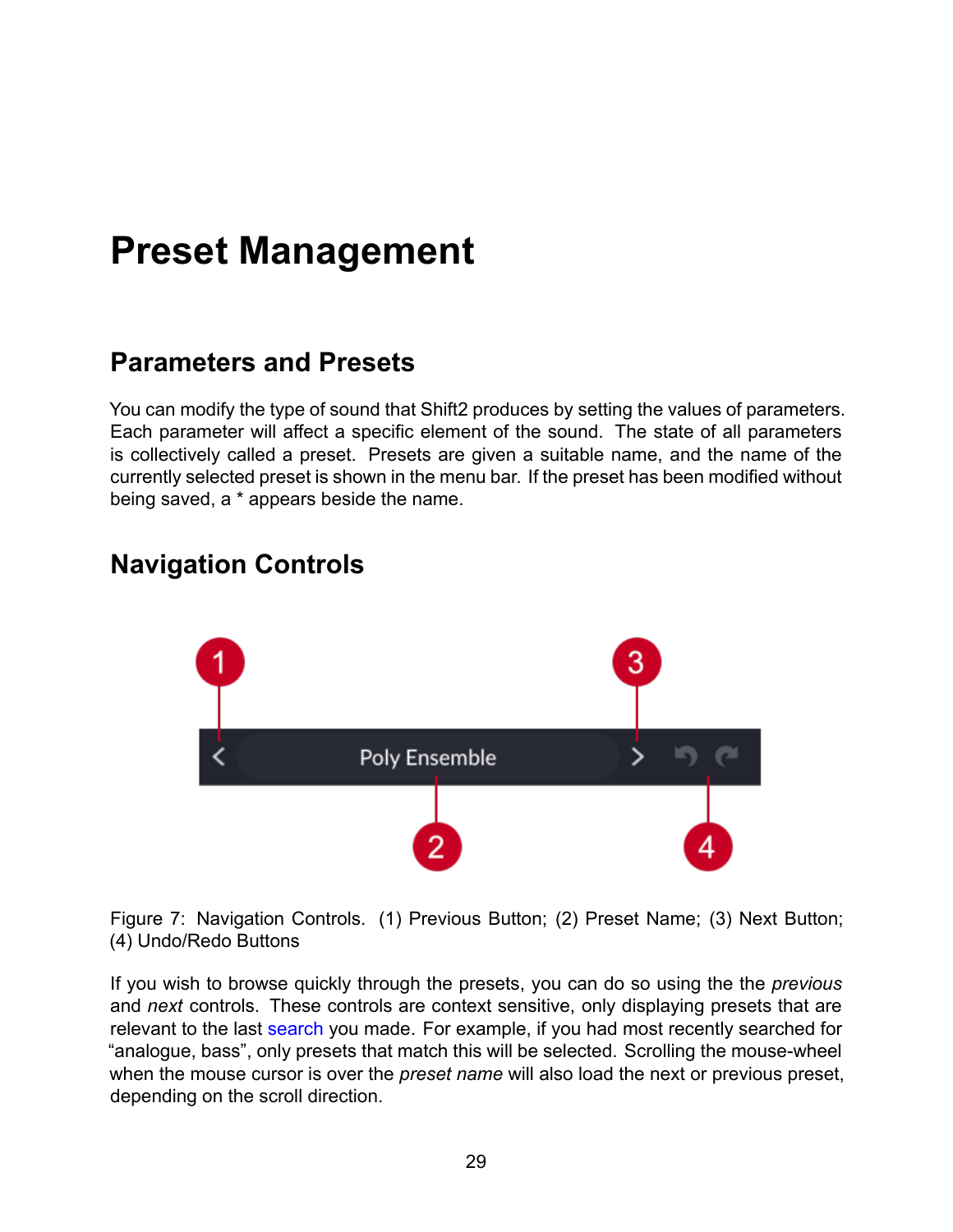Clicking on the *preset name* opens the [preset browser.](#page-32-4) By pressing *undo*, you can take back the most recent change made to a preset. *Redo* will re-apply the last undo changes. Note that only changes made via the Shift2 interface can be undone; changes made externally (such as from a host application, or from a MIDI controller) are not undoable.

#### <span id="page-32-0"></span>**Creating a New Preset**

Select *New* to create a new preset. This preset will be in the default initialised state. If you've made a sound worth keeping, be sure to save the preset before you create a new one, as the undo history will be discarded when the preset state is reset.

### <span id="page-32-1"></span>**Comparing a Changed Preset to the Original Preset**

Often you'll want to compare a preset that you have amended to see if it is is actually an improvement on the original. Pressing the *AB* button temporarily reverts a changed preset back to its original state. Pressing the *AB* button a second time returns to the changed preset. This method allows you to easily contrast the preset changes you have made to the original preset state.

### <span id="page-32-4"></span><span id="page-32-2"></span>**Opening Presets**

To select a preset from within your preset library, click on the preset name in the menu bar to open the preset browser.

### <span id="page-32-3"></span>**Saving Presets**

Click *Save* to save the current preset. Choose the location in which to save the preset in the folders window within the [preset browser](#page-33-1). Click *OK* to actually save the preset.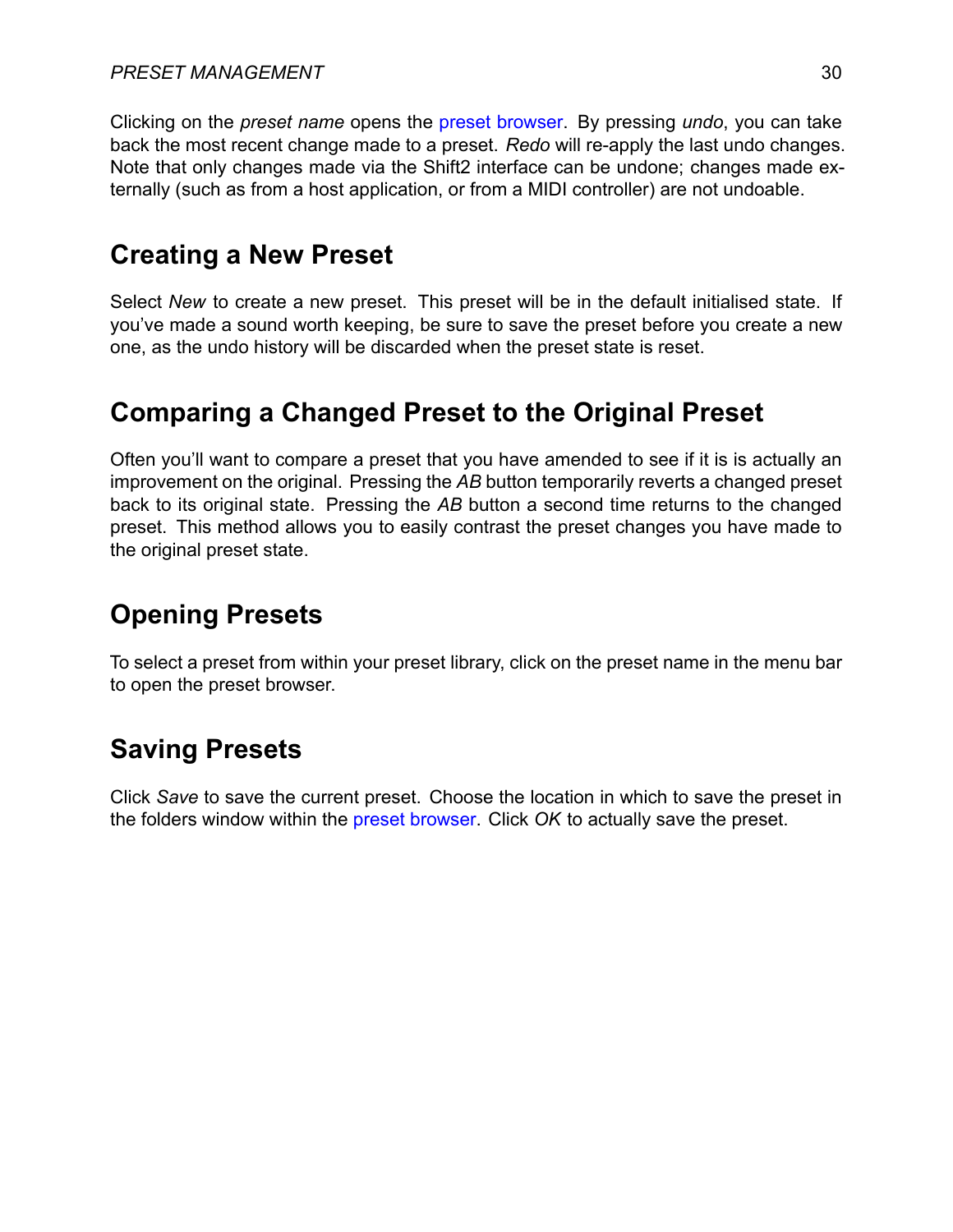#### <span id="page-33-1"></span><span id="page-33-0"></span>**The Preset Browser**

| $\circ$ $\circ$ $\circ$          |                               | Shift <sub>2</sub>           |                                     |
|----------------------------------|-------------------------------|------------------------------|-------------------------------------|
| <b>Folder</b> Tree               | Preset List                   | H                            | <b>Rubber Walls Properties</b><br>≡ |
| $\bigstar$ Favourites            | $\overrightarrow{ }$ Headspin | $\blacksquare$ High Climb    | Name Rubber Walls                   |
| <sup>9</sup> Recents             | <b>Hollow Granular</b>        | Horizons                     | Author Loomer                       |
| Factory                          | H<br>Infinite                 | Jungle Beat                  | Notes Audio bounces around a        |
| V User (Save-only in Evaluation) | <b>Kick Tuner</b>             | Krustallos                   | rubber environment.                 |
| <b>M</b> Alfa                    | Latent Triad [CMajor]         | Latent Triad [EMinor]        |                                     |
| $\blacksquare$ Bravo             | Live Manipulation             | Loop Dice                    |                                     |
| <b>El</b> Categories             | <b>Lurching Groove</b>        | <b>Meandering Delays</b>     |                                     |
| <b>En</b> Ambient                | Minor Seventh Arp             | Minor Verb                   | Tags complex, moving, bouncing,     |
| <b>E</b> Analogue                | Mir Echo                      | Monk Chant                   | echo, wide, long, filter            |
| H<br><b>Bass</b>                 | <b>Monkey Drummer</b>         | <b>Moving Apart</b>          | Modified -                          |
| Ļ٦,<br>Comb                      | Munchkins                     | Nano pitch                   |                                     |
| H<br><b>Diatonic</b>             | Octave Down                   | Octave Up                    |                                     |
| G<br>Drum                        | One Note Cascade              | Pad Swell                    |                                     |
| H<br>Echo                        | Palm Minor                    | Panoramic                    |                                     |
| Œ.<br>Filter                     | Percussion Splay              | <b>Phantom Ascent</b>        |                                     |
| ۸<br>Fx                          | <b>Physical Model</b>         | <b>★</b> Pitched Ping-Pong   |                                     |
| Fы<br>Harmony                    | Polyrhythm Beat               | Power Chord                  |                                     |
| 머<br>Instruments                 | Radiophonic Lab               | Real Time Mangler            |                                     |
| ᆊ<br>Master                      | <b>Red Wizard</b>             | <b>Reich Phase</b>           |                                     |
| H<br>Pitch                       | $\bigstar$ Repeat XY          | Resound                      |                                     |
| Stutter                          | Roomy Ambience                | <b>Rubber Walls</b>          |                                     |
| $\blacksquare$ XY                | $\mathbf{B}$ SHODAN           | Shimmer                      |                                     |
|                                  | Side to Side                  | Sing a Round                 |                                     |
|                                  | $\blacksquare$ Slapback +8ve  | Slowing to a Halt            |                                     |
|                                  | Stallyns Lead                 | <b>Stereo Filter Flutter</b> |                                     |
|                                  | Stuttered Repeat              | Sub octave                   |                                     |
|                                  | Q                             |                              | OK<br>Cancel                        |

Figure 8: Preset Browser

Presets can be divided into two groups; factory, and user. Factory presets are a collection of example presets built into Shift2. Factory presets can't be overwritten, although you can, of course, edit and save your own presets derived from factory presets.

User presets are stored as individual files on your computer's hard drive. They are found in the following locations:

- **macOS**: *~/Library/Application Support/Loomer/Shift2/Presets*
- **Linux**: *\$XDG\_DATA\_HOME/Loomer/Shift2/Presets*
- **Windows**: *Documents\Loomer\Shift2\Presets*

Only registered users can open user presets. Unregistered versions of Shift2 are limited to the factory presets. Unregistered versions of Shift2 can, however, still save presets. Any presets created in the unregistered evaluation of Shift2 can be opened by purchasing a licence for Shift2.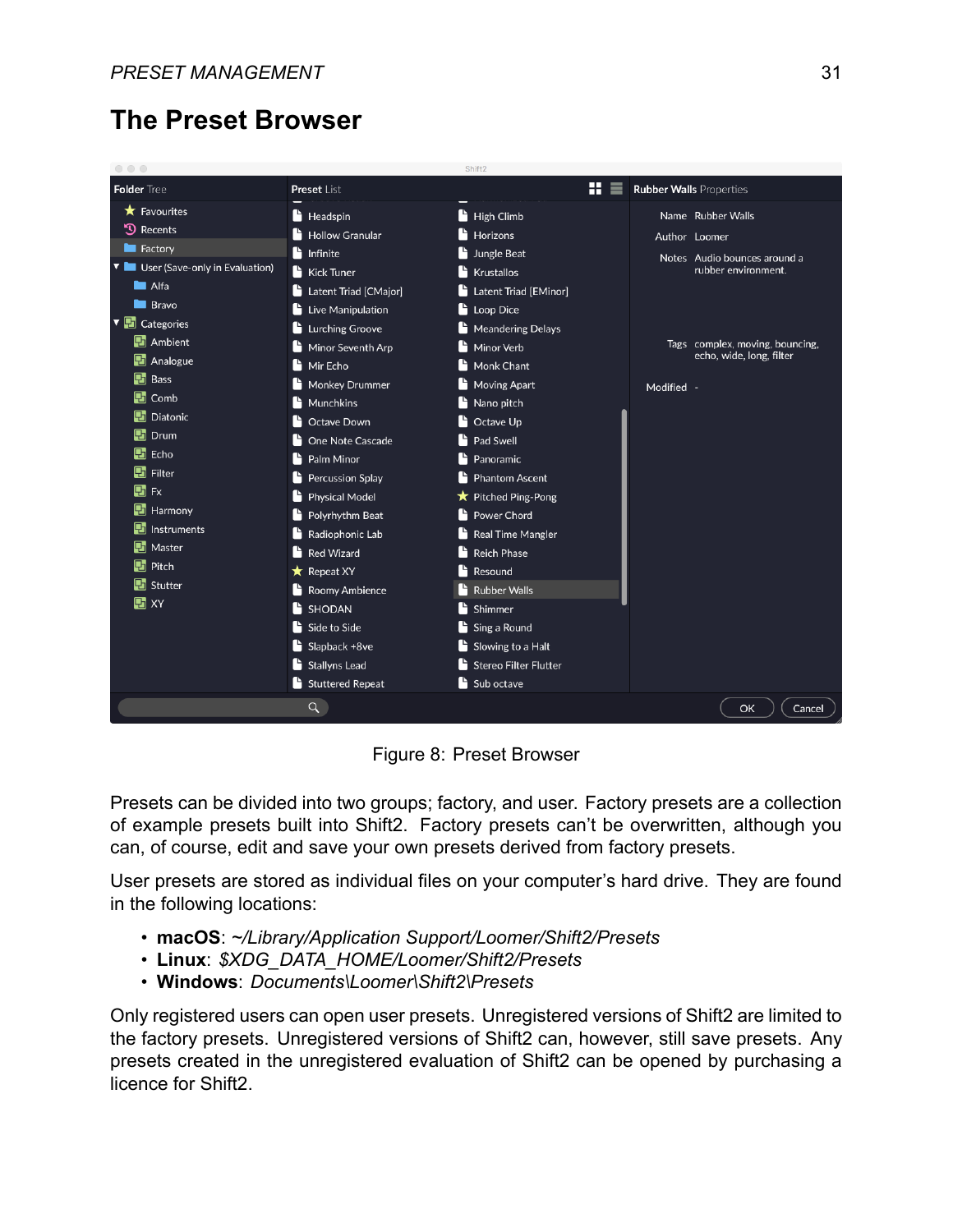#### <span id="page-34-0"></span>**Preset Hot-swap**

Selecting a preset in the browser will automatically load the preset: this functionality is called *preset hot-swap*. Preset hot-swap allows you to quickly preview presets in the context of the current project. If you decide to use the selected preset, close the browser by pressing *Return* or by clicking *OK*. To return to the preset you had open before you accessed the browser, close the browser by pressing *Escape* or by clicking *Cancel*.

#### <span id="page-34-1"></span>**Preset Meta Data**

Presets can have meta data attached to them. Meta data doesn't influence the sound of the preset, but is used in categorizing, searching, or annotating them. The following meta data is available:

- **Author**: The name of the preset creator. You can enter your name into the [prefer](#page-26-3)[ences dialog](#page-26-3), and that name will automatically be used as the default author for all new presets.
- **Notes**: Any additional notes about the preset, such as influences, playing tips, description, etc.
- **Tags**: Tags are short words that describe the preset. Examples are: "bass", "distorted", "monophonic", "trance", "quiet", etc. Tags are used to help quickly search for a specific sound.

#### <span id="page-34-5"></span><span id="page-34-2"></span>**Searching for Presets**

Type keywords into the search field to locate all presets that match this description. The search will match the keywords in the Preset Name, Author, and Tags fields, and parent folder name.

#### <span id="page-34-3"></span>**Categories**

Categories allow you to quickly access a subset of your presets. Categories are listed under the categories node in the preset browser. A category is simply a shortcut to searching for the category name; a category called "Bass" will list all presets that match the search criteria "Bass". You are not limited to create categories based on the type of sound: you can, for example, create categories for preset authors, or indeed for any other search term. Provided you tag your own presets, they will automatically be added to the correct category (or categories: presets can belong to multiple categories; a preset could be both a "Bass" and "Lead" sound, for example.)

#### <span id="page-34-4"></span>**Preset Formats**

Presets in the user presets folder need to be in either native .xml format, or VST .fxp or .fxb format. Standalone, and Audio Unit versions can also open .fxp or .fxb files within the browser. Please ensure any files in the user presets folder have the correct file extension.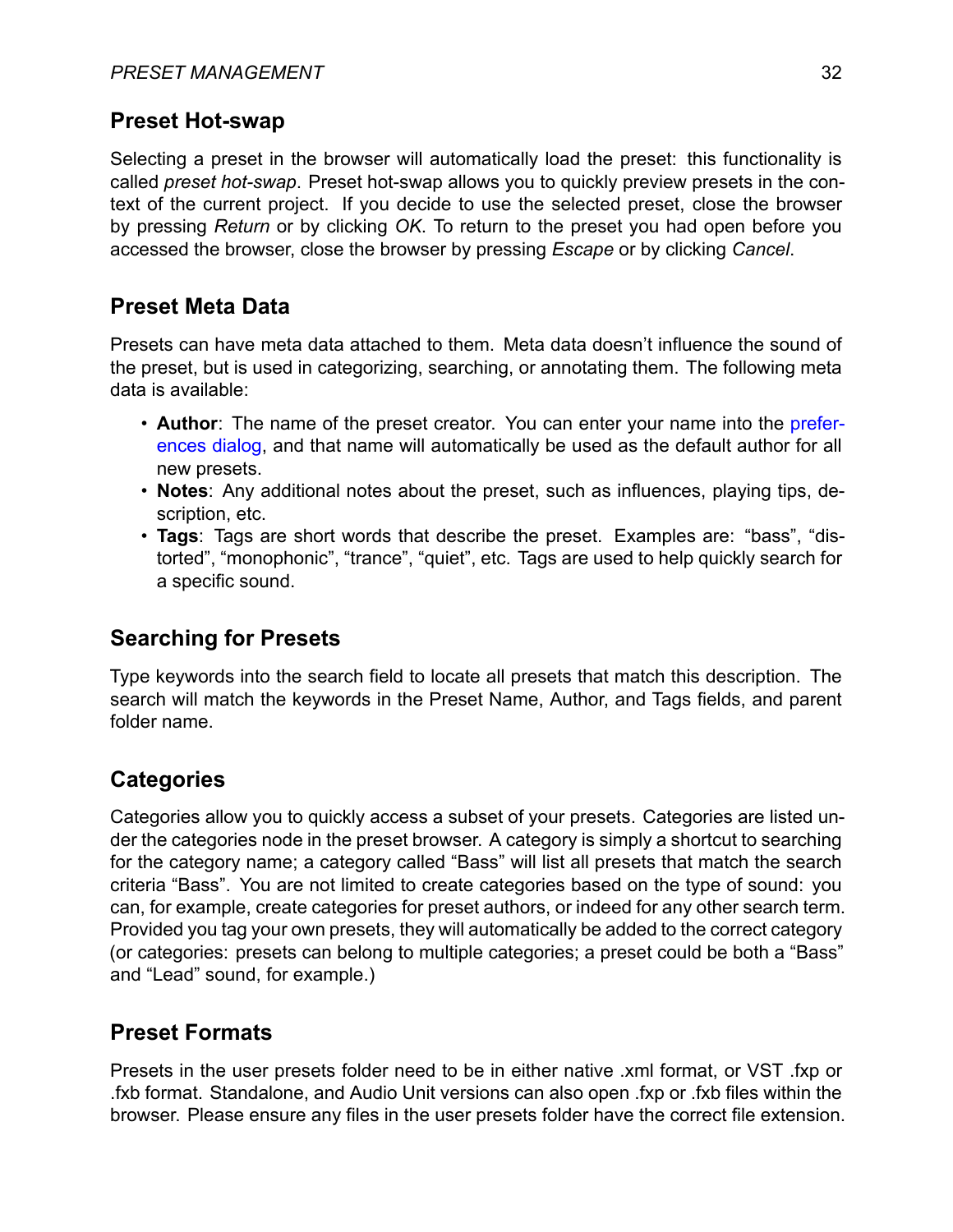As a general rule, you should prefer saving presets in Shift2's native .xml format over any proprietary host format, as this can make it easier to share presets with users on other hosts.

#### <span id="page-35-0"></span>**Copying and Moving Presets**

Presets can be moved or copied to another folder by dragging and dropping a preset onto the destination folder. By default, presets will be moved. You can instead copy the preset by holding shift whilst dragging. Note that presets inside banks (either .xml or .fxb banks), can only be copied, not moved. Multiple presets can be moved or copied at once by selecting more than one preset.

#### <span id="page-35-1"></span>**The Default Preset**

The default preset is automatically opened when a new instance of Shift2 is created. To specify the default preset, right-click on a preset and choose *Set as Default*. Note the AAX plug-ins do not support default presets: a new instance of Shift2 as an AAX plug-in will always begin with an initial preset state equivalent to a new preset.

#### <span id="page-35-2"></span>**Restoring Deleted Factory Presets**

To reinstate any deleted factory presets, right-click on the factory branch in the [preset](#page-32-4) [browser](#page-32-4) and choose *Restore Factory Presets*.

#### <span id="page-35-3"></span>**User Folder Management**

Folder management is performed by right-clicking on a user folder, and selecting an option from the pop-up menu. From here, you can create a *New Folder*, *Rename Folder*, or *Delete Folder*. On Windows or macOS, you can also quickly locate this folder in Finder or Explorer by choosing *Show In Finder / Explorer*.

#### <span id="page-35-4"></span>**Favourites**

Favourite presets can be quickly located under the *Favourites* node in the preset browser. A preset can be added to or removed from the favourites list by right-clicking and choosing *Add to Favourites* or *Remove from Favourites*, respectively.

#### <span id="page-35-6"></span><span id="page-35-5"></span>**Partial Presets**

As well as full presets containing the entire state of Shift2, you can also create partial presets (known as *partsets*). Partsets contain only the settings for a specified component of Shift2. User partsets are stored as individual files on your computer's hard drive. They are found in the following location: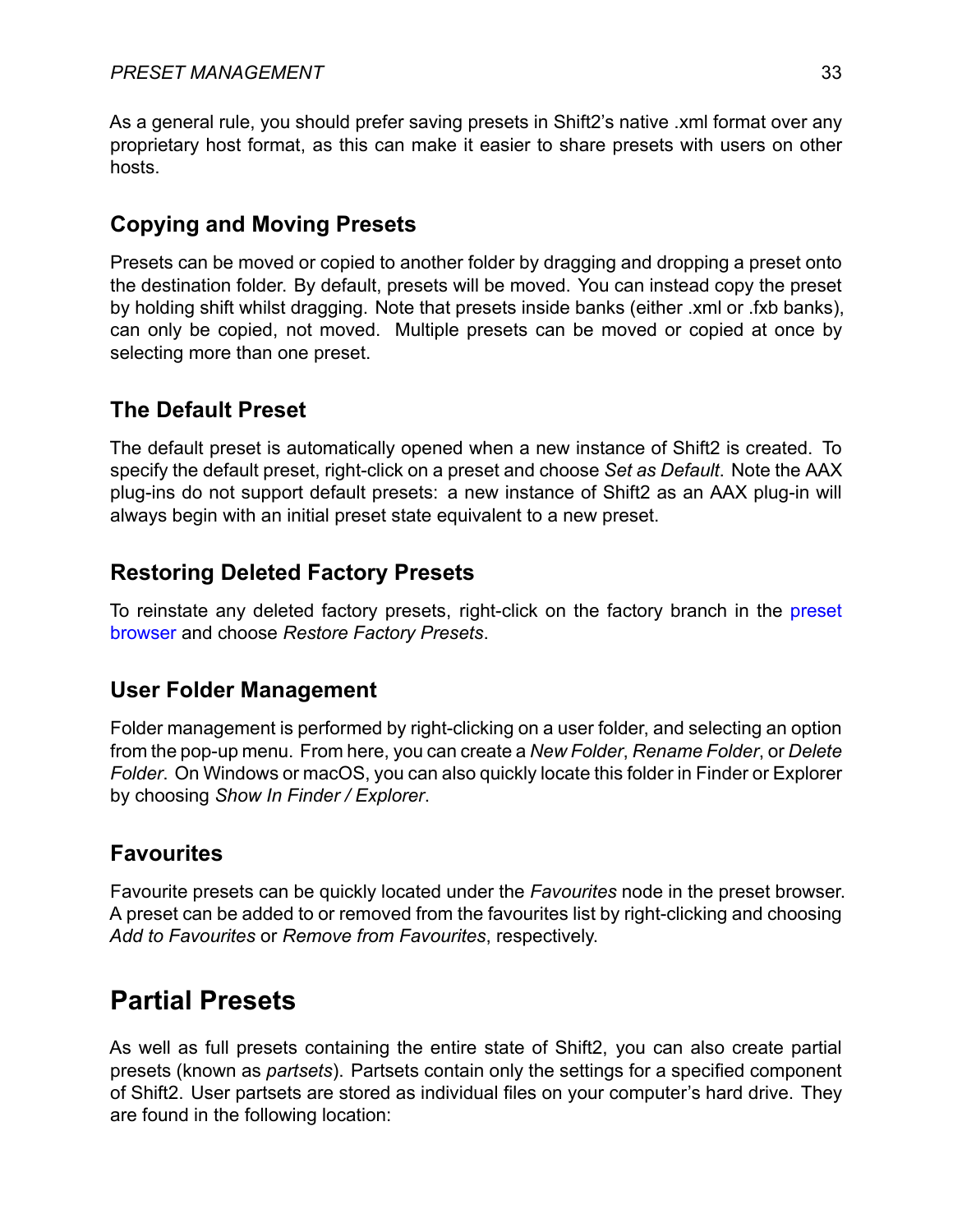- **macOS**: *~/Library/Application Support/Loomer/Shift2/Partsets*
- **Linux**: *\$XDG\_DATA\_HOME/Loomer/Shift2/Partsets*
- **Windows**: *Documents/Loomer/Shift2/Partsets*



Figure 9: (1) Load Partset; (2) Save Partset

To save the current settings for a component into a partset template, click on the save icon next to the component. Give the partset an identifying name, and click *OK* to save it.

To load the current settings for a component from a Partset template, click on the open icon next to the component, and select the required partset from the browser list. Selecting a partset in the browser will automatically load it: this functionality is called partset hot-swap. Partset hot-swap allows you to preview a partset in the context of the current project. If you decide to use the selected partset, close the browser by pressing *Return* or by clicking *OK*. To return to your original partset, close the browser by pressing *Escape* or by clicking *Cancel*.

To reinstate any deleted factory partsets, right-click on the root branch node in the component's partset browser, and choose *Restore Factory Partsets*.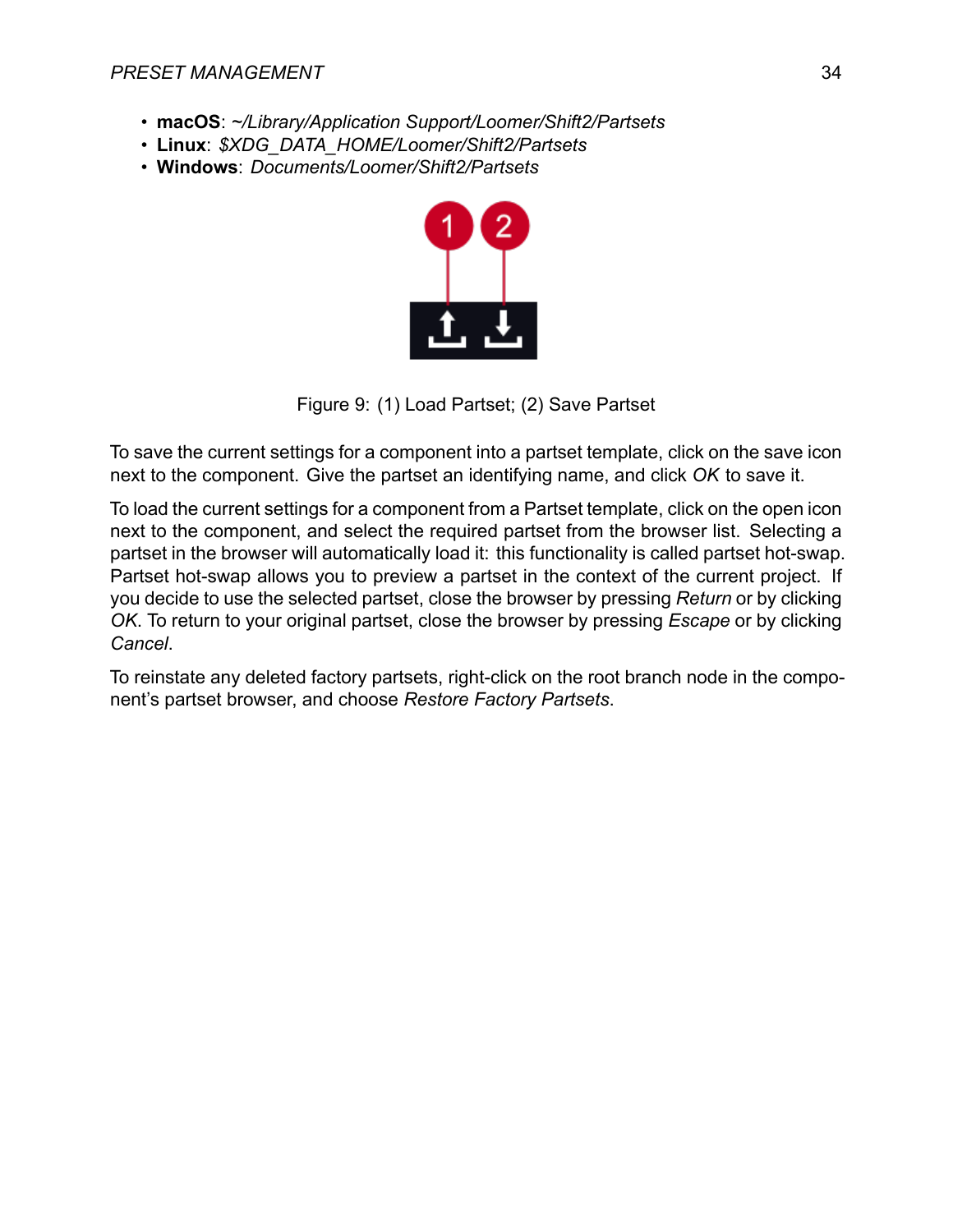# <span id="page-37-0"></span>**Status display**

Status display information is displayed at the bottom right area of the Shift2 interface:



Figure 10: Status Display. (1) Tempo; (2) MIDI Input

## <span id="page-37-1"></span>**Tempo**

The *tempo control* only appears when running Shift2 as an application; when running as a plug-in, the host application will provide the tempo for Shift2. The tempo control displays the current tempo, in beats per minute (bpm). It can be changed by either:

- Double-clicking the tempo control, typing the required bpm and pressing *Return*.
- Clicking on the tempo control and dragging either upwards to increase the tempo, or downwards to decrease the tempo.

### <span id="page-37-2"></span>**MIDI Input Monitor**

<span id="page-37-3"></span>The *MIDI input monitor* flickers to show that a MIDI message has been received. You can use this to confirm that your MIDI controller is configured correctly for Shift2.